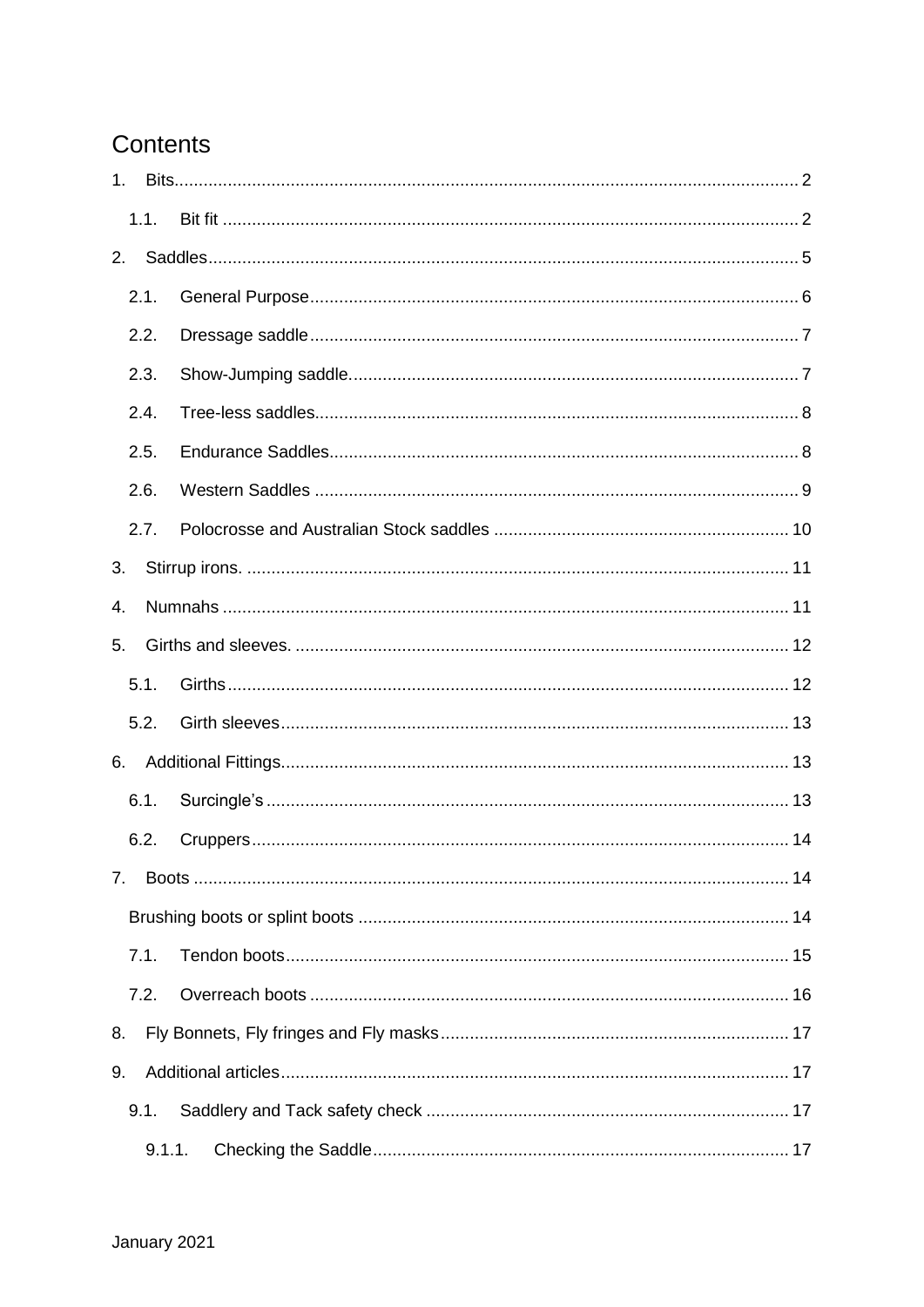## **Horsemanship Judging**

#### <span id="page-1-0"></span>**1. Bits**

The type of bit we use is a widely varied opinions and preferences. There are a vast variety of bits available, but there are basically four main types. The Snaffle, Pelham, Curb, and gag bits. It is important to know the actions of these types of bits.

#### <span id="page-1-1"></span>**1.1. Bit fit**

You know it's important for your horse's saddle and bridle to fit correctly. But do not forget to make sure his bit fits, too. A bit that is too small can pinch the corners of the mouth, while a bit that's too big can move around too much and clunk against his teeth. Rubbed patches or thickened skin at the corners of the mouth are signs of bad bit fit, but it is better not to wait to see physical evidence that a bit doesn't fit well.

To test whether a bit is the proper size for your horse, you need only an ordinary piece of twine and a ruler or tape measure: Guide the twine into the horse's mouth and back toward the corners so that it is positioned approximately where the bit would lie. Pull it taut and use your fingers to grasp it at each corner of the lips. Remove the twine and use your ruler to measure the length between your fingers. The general rule is that a properly fitted bit measures a quarter-inch longer than the width of the horse's mouth. You can adjust the

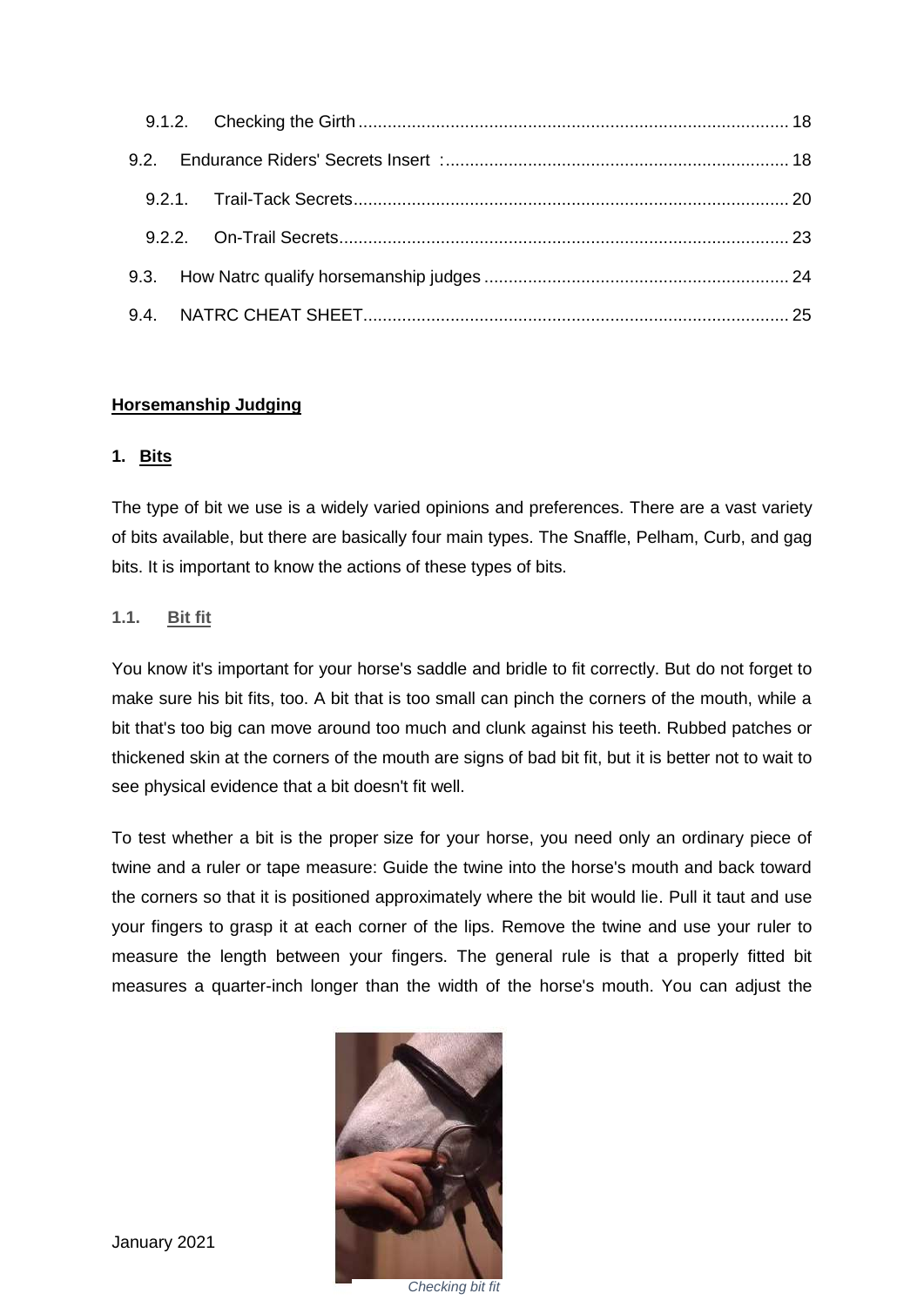cheek pieces of the bridle to make sure that the bit rests properly in the bars of the mouth, creating one or two wrinkles at the corners. If the rider is having bitting issues ask them to approach a trainer or specialist bit fitter to assist.

**The Snaffle .**The basic action of the simple snaffle, when pressure is added on the reins, will be that of a nutcracker action. The snaffle will cause pressure on the bars of the mouth, the tongue, and the pallet, which is caused by the joint in the middle of the mouth. By tying the horse's mouth shut with a noseband, it causes more pressure into the pallet. Not all horses react in the same manner, some would yield to the pressure, where other might react by running.

The double jointed snaffle is shaped more anatomically, and relieves the pressure in the pallet, but the pressure remains on the very sensitive bars and tongue



*The action of the snaffle corresponding to the relevant head position.*



*The position of the single jointed and double jointed snaffle, and the action inside the mouth.*

**The Pelham** has elements of both a curb bit and a snaffle bit and functions similar to a double bride, as it has double reins. A Pelham apply pressure on the bars, tongue, and lips of the horse. Pressure can be allied to the poll when the curb rein is engaged and depended on the length of the upper shank in relation to the lower shank. Pressure is also applied to the chin groove due to the curb chain.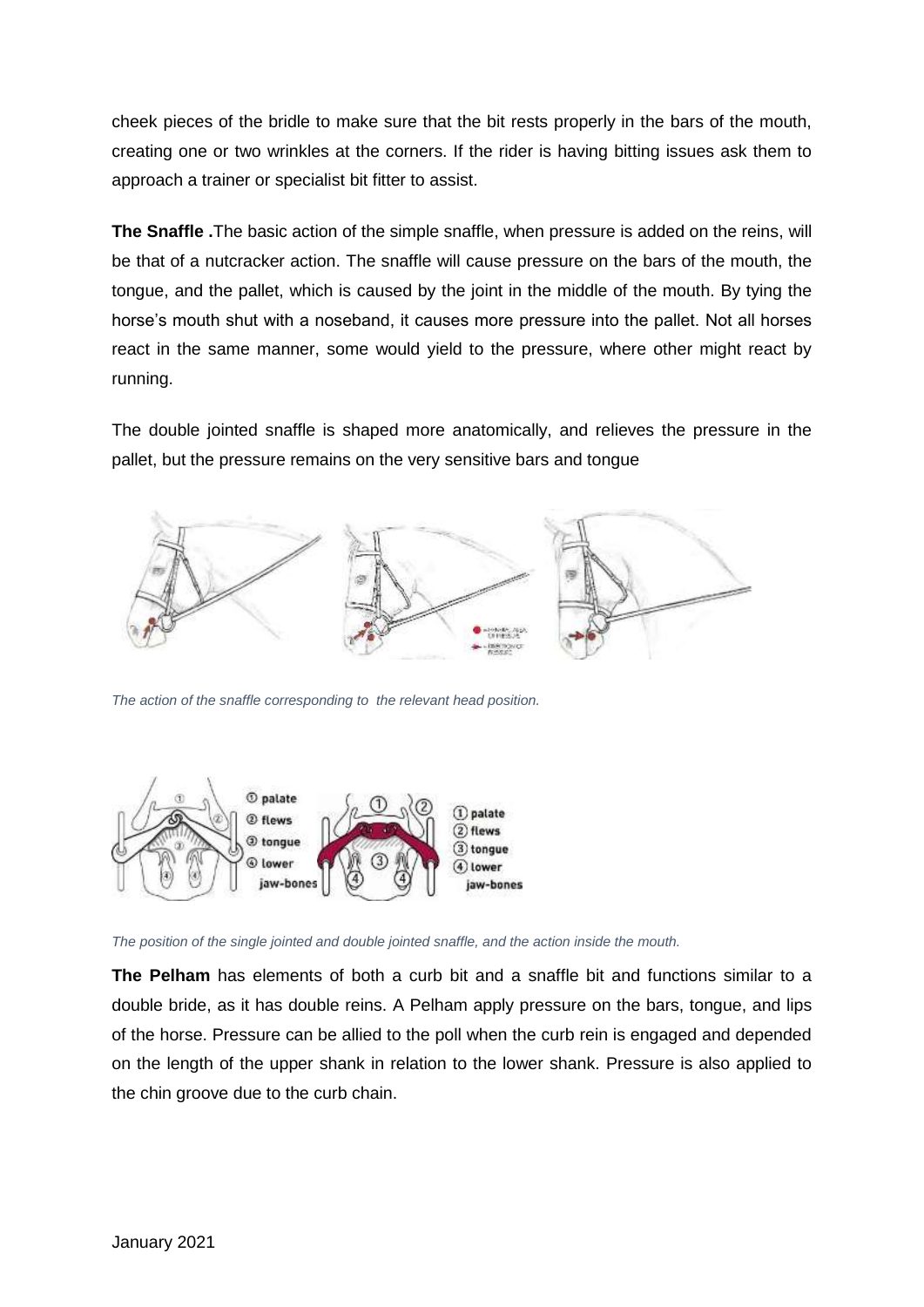



Action of the Pelham Action of the Curb bit

**The gag bit** works on the horse's lips, corners of the mouth and poll simultaneously. The pressure on the lips tends to make the horse raise its head, which is useful for a horse that tends to lean on the bit. **The gag bit is normally used with two sets of reins**, the gag bit gives a rider the ability to use either a standard direct action, which allows the bit to be used as a normal snaffle most of the time or a gag action used only when your horse gets strong.





Action of the Rope gag **Rope and The Rope gages** Rope gag as often used by Polo players

**A Kimblewick** tries to combine the action of snaffle and curb into one bit using one pair of reins. The mouthpiece is typically ported, like a curb, the cheeks are D-shaped rings and hooks to attach a curb chain.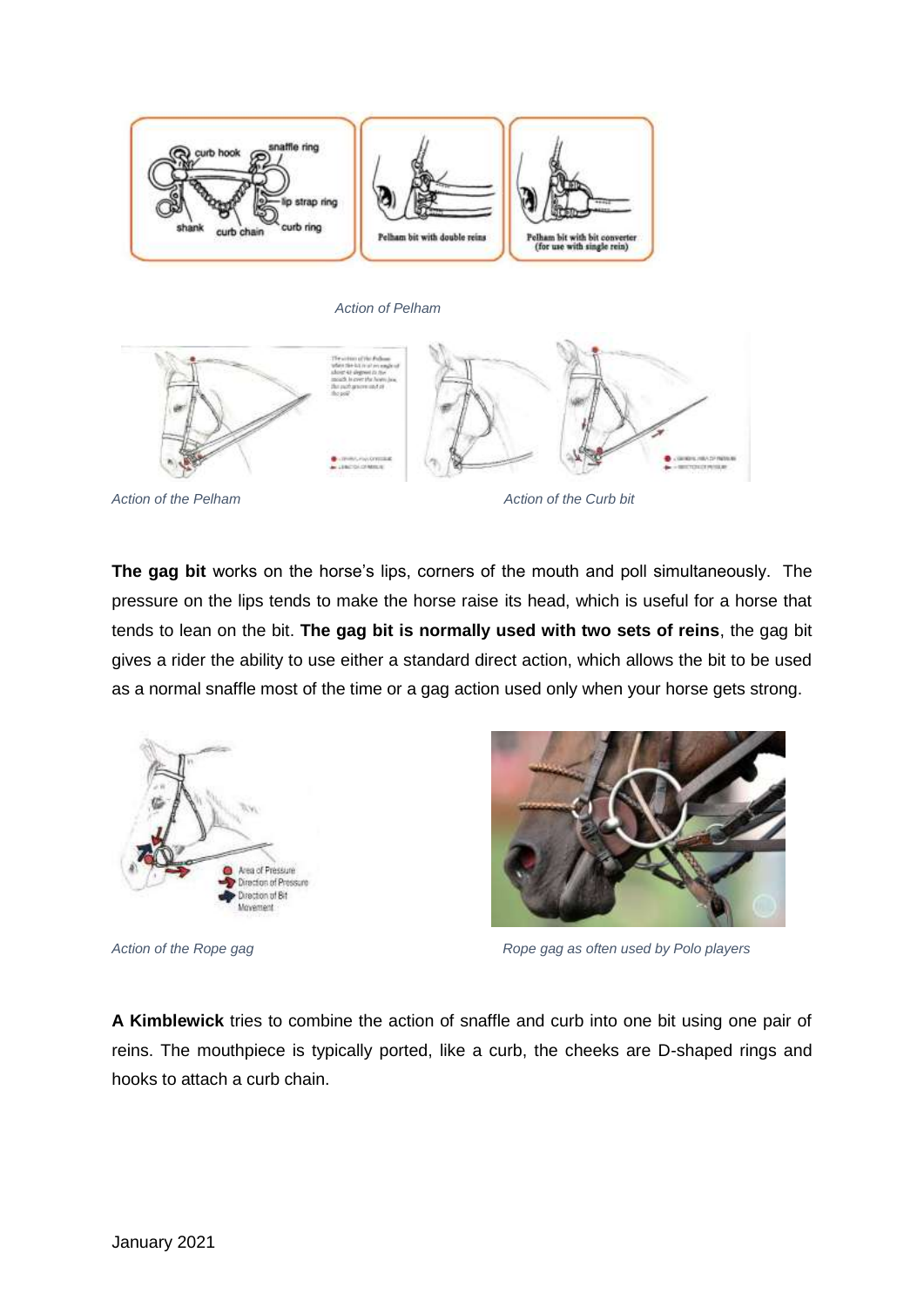

#### *Action of a Kimblewick*

It provides a mild curb action to help to control a horse or that pulls pony (used for small children because of the control the bits provide) or which requires help from a slight curb action to encourage it to lower its head

## <span id="page-4-0"></span>**2. Saddles**

## **Essentials for a good saddle:**

#### **It must:**

Fit the horse and rider.

Be of the correct type for it's purpose. (DRASA has no restrictions on type)

Be well cared for, clean and supple.

## **Badly-fitting saddlery and hard, dry, cracked leather:**

Are dangerous for both horse and rider.

Cause pain and injury to the horse.

Look sloppy and untidy.

Devalue an expensive investment.

Well-cleaned and well-fitted saddlery contributes greatly to the comfort and of both horse and rider.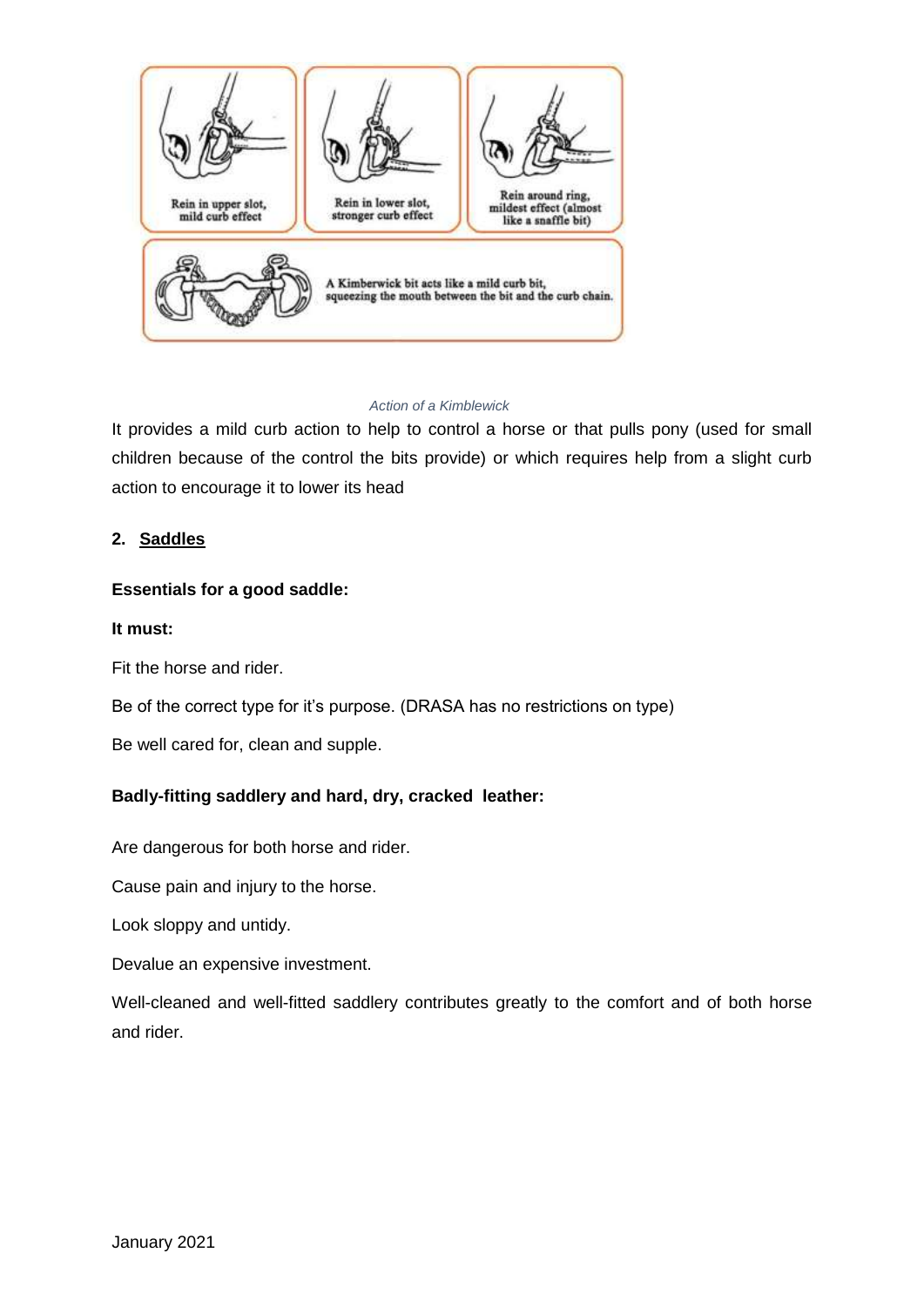## **Buying saddlery**

Before buying saddlery it is wise to obtain expert advice. Buy from a reputable retailer, that offers aftersales service. The saddle should be comfortable for both horse and riderand it's purpose is:

- To distribute the rider's weight as comfortably over the horse's back.
- To help the rider adopt the correct position.



## **Types**

## <span id="page-5-0"></span>**2.1. General Purpose**



*General Purpose saddle*

As its name implies, this saddle is designed for general riding. It is suitable for most activities. The cut of the saddle-flaps and the length of the seat are midway between those of the dressage and show-jumping saddles.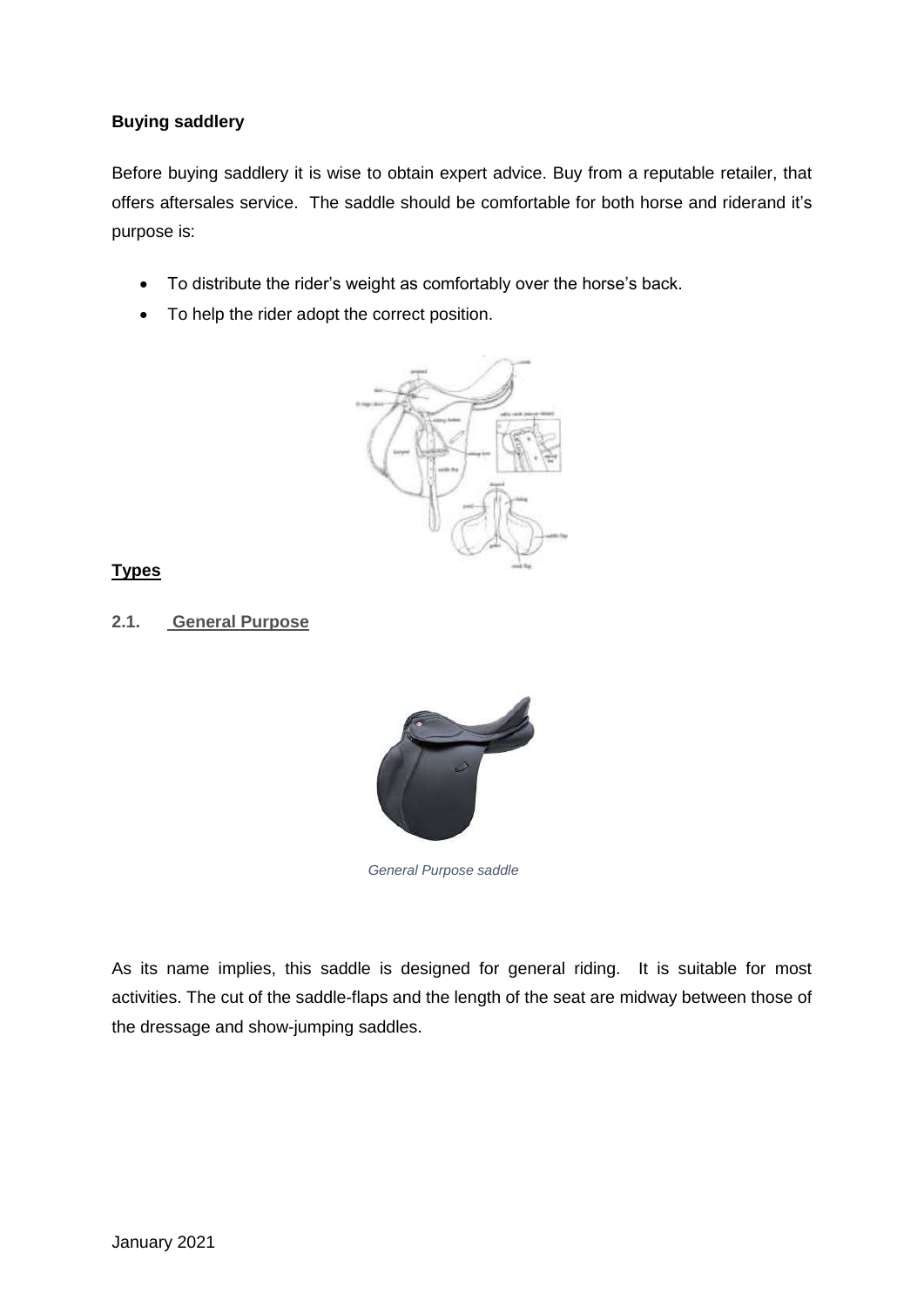## <span id="page-6-0"></span>**2.2. Dressage saddle**



*Dressage Saddle*

This is generally a deep-seated saddle with a straight-cut saddle-flap. It is often built on a spring tree and fitted with long girth straps and a short girth, to prevent the girth buckle lying under the rider's thigh.

<span id="page-6-1"></span>**2.3. Show-Jumping saddle.** 



*Show Jumping Saddle*

This type of saddle usually has a flatter seat than the dressage type. Designed for riding with shorter stirrup-leathers, it has forward-cut saddle-flap. Generally built on a spring-tree.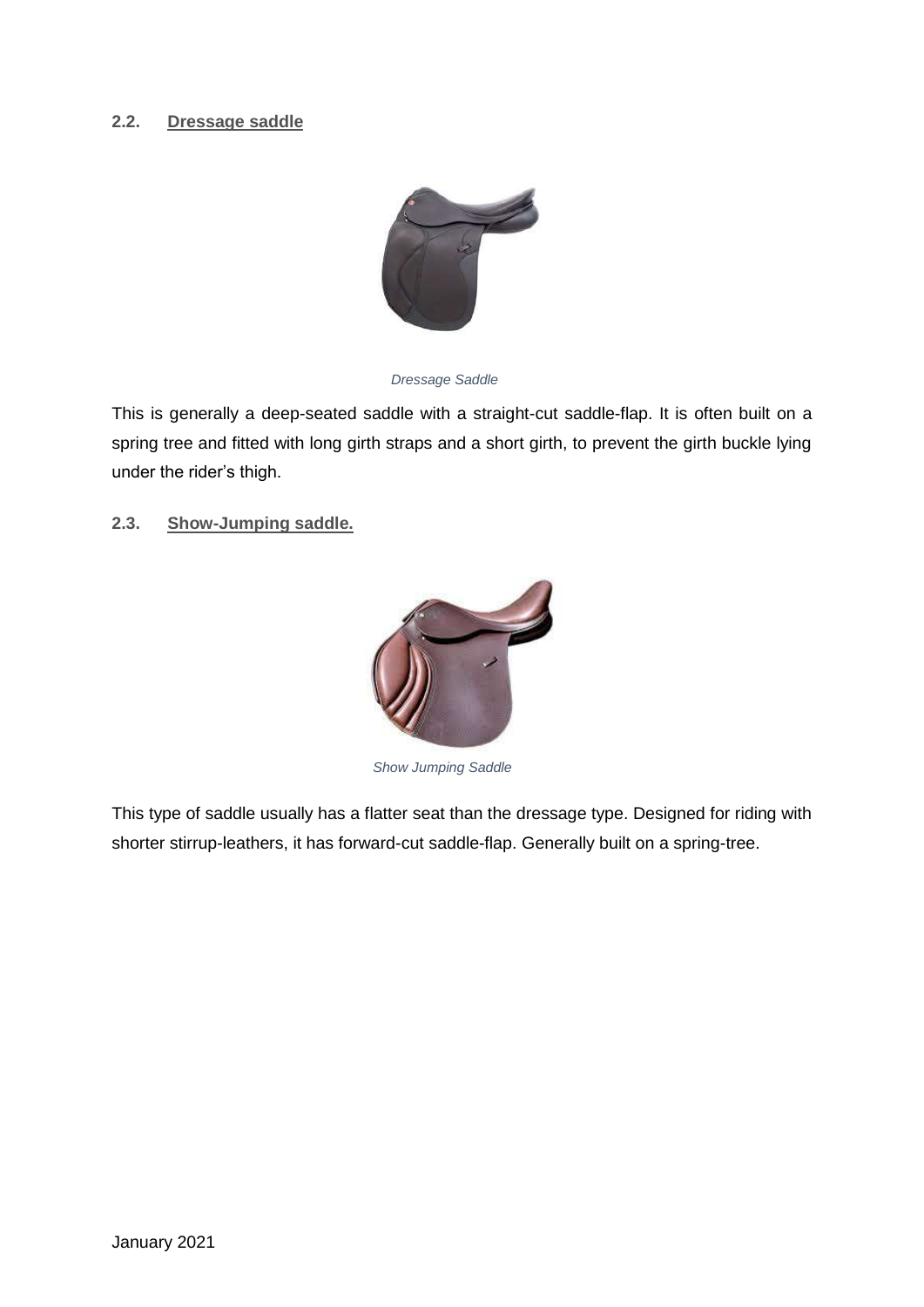## <span id="page-7-0"></span>**2.4. Tree-less saddles.**



*Tree-less Saddles*

This type of saddle is not a very popular saddle. Some horse's have "hard to fit" backs, and therefore the rider might opt to ride with a tree-less saddle. It is however not recommended for long distances, as it doesn't gives the horses back enough support, and could create pressure points under the rider's seat, and the stirrup bars.

<span id="page-7-1"></span>**2.5. Endurance Saddles**



Endurance saddles are designed for comfort during long hours in the saddle These types of saddles comes in leather and synthetic – leather combinations. They are usually very light & many endurance saddles are highly adjustable, to accommodate the changing shape of a horse over time and distance. Most endurance saddles allow for freedom of the horse's shoulder. A rider typically rides with longer stirrups in these saddles.

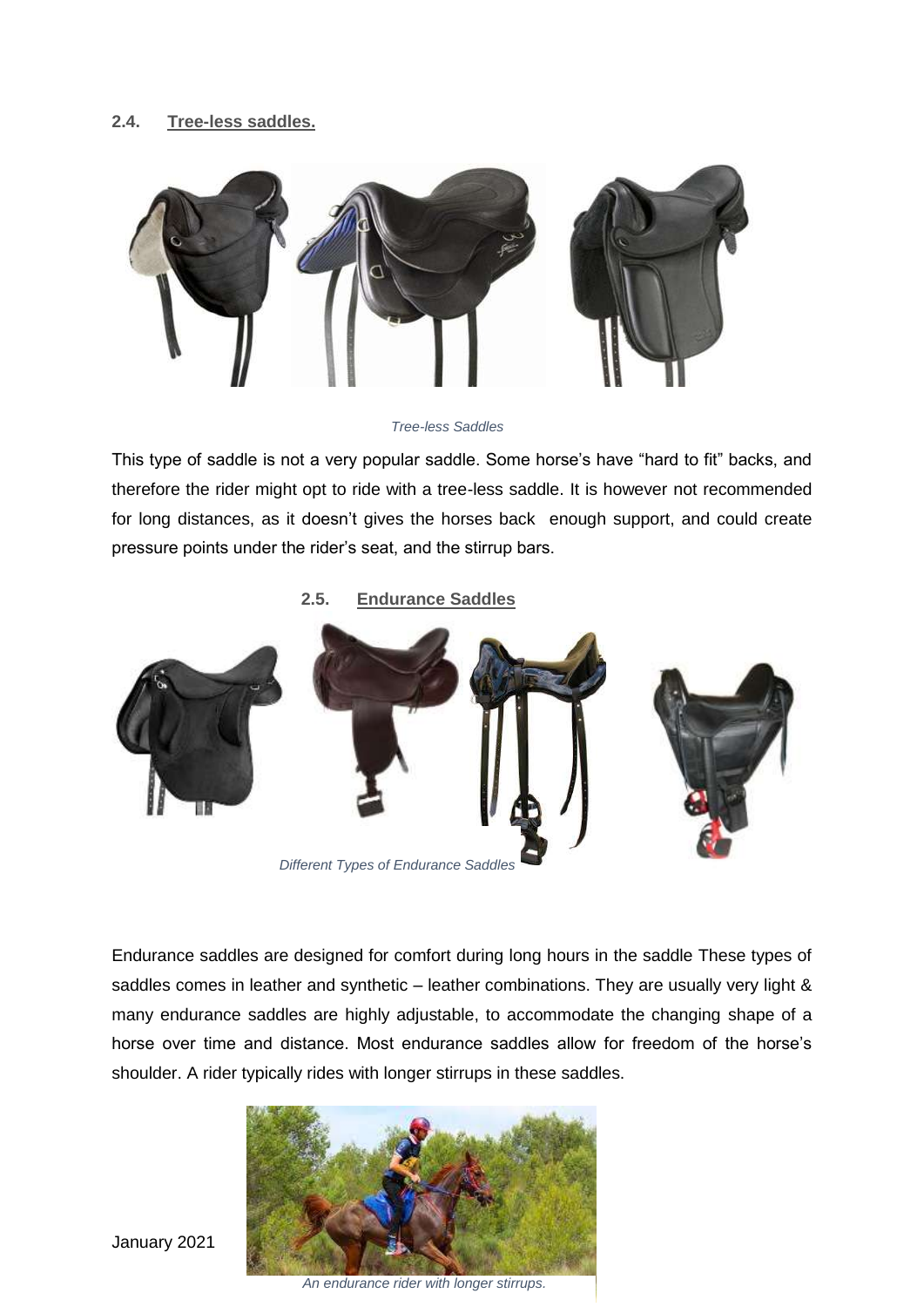#### <span id="page-8-0"></span>**2.6. Western Saddles**



*Parts of a Western Saddle & a typical Western Saddle*

**Western saddles** are used for [western riding](https://en.wikipedia.org/wiki/Western_riding) and are the [saddles](https://en.wikipedia.org/wiki/Saddle) used on working [horses](https://en.wikipedia.org/wiki/Horse) on [cattle](https://en.wikipedia.org/wiki/Cattle) [ranches](https://en.wikipedia.org/wiki/Ranch) throughout the [United States,](https://en.wikipedia.org/wiki/United_States) particularly in the west. This saddle was designed to provide security and comfort to the rider when spending long hours on a horse, traveling over rugged terrain.

Today, although many Western riders have never roped a cow, the western saddle still features this historical element. (Some variations on the Western saddle design, such as those used in [bronc riding,](https://en.wikipedia.org/wiki/Bronc_riding) [endurance riding](https://en.wikipedia.org/wiki/Endurance_riding) and those made for the [European](https://en.wikipedia.org/wiki/Europe) market, do not have horns.) Another predecessor which may have contributed to the design of the Western saddle was the Spanish tree saddle, which was also influential in the design of the [McClellan saddle](https://en.wikipedia.org/wiki/McClellan_saddle) of the American military, being used by all branches of the U.S. Army, but being particularly associated with the [cavalry.](https://en.wikipedia.org/wiki/Cavalry)

The Western saddle is designed to be comfortable when ridden in for many hours. Its history and purpose is to be a working tool for a [cowboy](https://en.wikipedia.org/wiki/Cowboy) who spends all day, every day, on horseback. For a beginning rider, the western saddle may give the impression of providing a more secure seat. However, this may be misleading; the horn is not meant to be a handle for the rider to hang onto, and the high cantle and heavy stirrups are not for forcing the rider into a rigid position. The development of an independent seat and hands is as critical for western riders as for [English riders.](https://en.wikipedia.org/wiki/English_riding)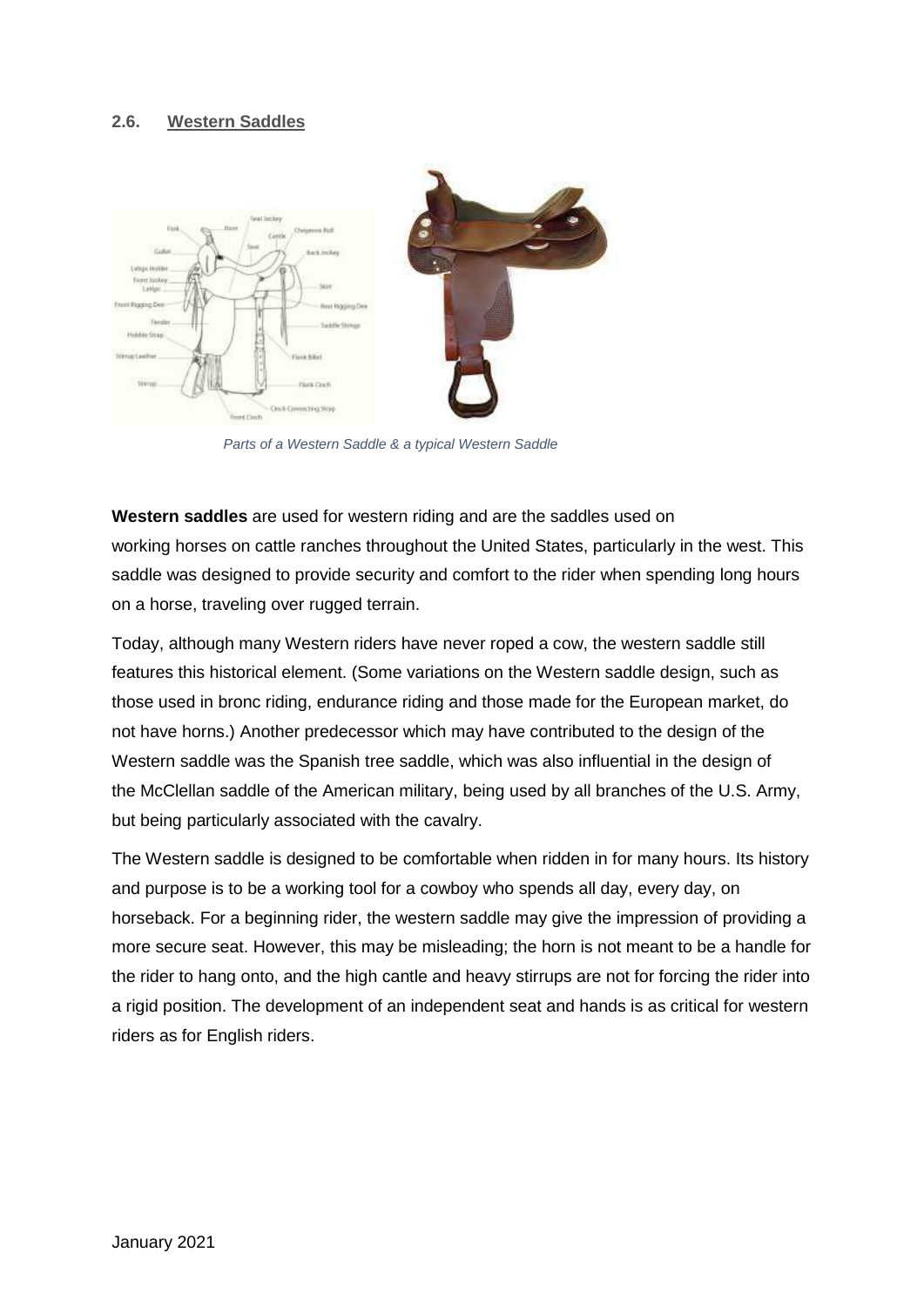## <span id="page-9-0"></span>**2.7. Polocrosse and Australian Stock saddles**

Polocrosse saddles popularly used are either an Australian Stock saddle or a hybrid saddle.



*Stock Saddle & a Hybrid Saddle*

The **Australian Stock Saddle** is a [saddle](https://en.wikipedia.org/wiki/Saddle) in popular use all over the world for activities that require long hours in the saddle and a secure seat. The saddle is suitable for [cattle](https://en.wikipedia.org/wiki/Cattle) work, [starting young horses,](https://en.wikipedia.org/wiki/Horse_training) everyday [pleasure riding,](https://en.wikipedia.org/wiki/Pleasure_riding) [trail riding,](https://en.wikipedia.org/wiki/Trail_riding) [endurance](https://en.wikipedia.org/wiki/Endurance_riding)  [riding,](https://en.wikipedia.org/wiki/Endurance_riding) [polocrosse](https://en.wikipedia.org/wiki/Polocrosse) and is also used in Australian [campdrafting](https://en.wikipedia.org/wiki/Campdrafting) competitions and stockman challenges.

The traditional Australian stock saddle was designed for security and comfort in the saddle no matter how harsh the conditions. While having stylistic roots from the [English saddle](https://en.wikipedia.org/wiki/English_saddle) in the design of the seat, panels, fenders, and stirrups, it has a much deeper seat, higher cantle, and thigh rolls in the front to create a very secure saddle for riders who ride in rough conditions or spend long hours on a horse.

A surcingle passing over the seat of the saddle is also used to provide additional safety. The rear of the saddle is sometimes secured by a [crupper.](https://en.wikipedia.org/wiki/Crupper) (The Indian-made copies, are very heavy, and does not fit well)

**Polocrosse saddle (hybrid-)** Modern styles range from traditional models through to a newer "half breed" that incorporates the independent swinging fender and [stirrup](https://en.wikipedia.org/wiki/Stirrup) style of the [western saddle](https://en.wikipedia.org/wiki/Western_saddle) with the traditional Australian tree and seat style. There are also "hybrid breed" saddles that combine other western saddle elements, such as a saddle horn or a western cantle design, with traditional Australian elements, such as the pommel swells and deep seat.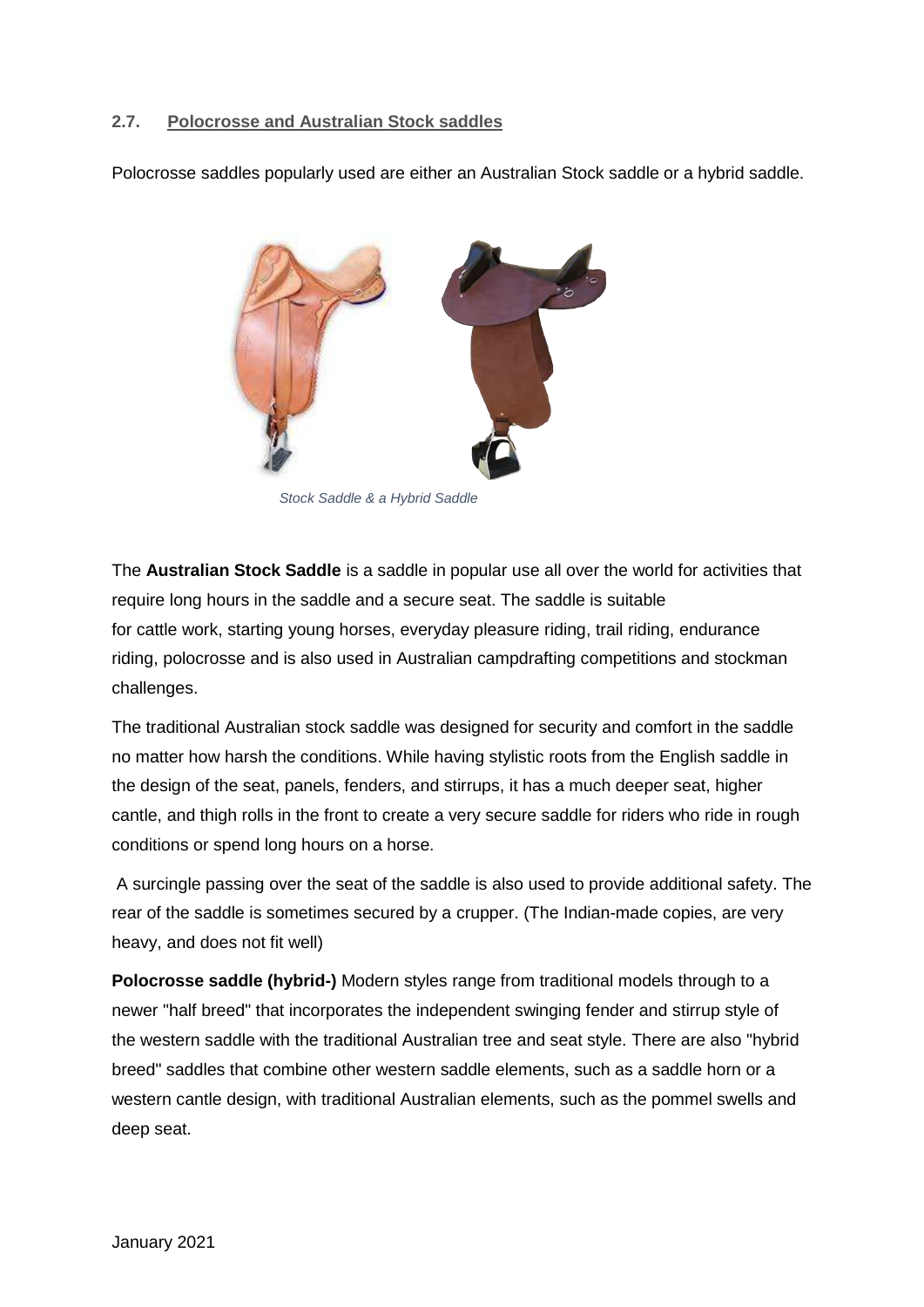## <span id="page-10-0"></span>**3. Stirrup irons.**



*Synthetic stirrups, Safety stirrups and Caged stirrups*

Although Stainless steel used to be the preferred metal for stirrup irons, there are many other composite metals and other synthetic materials. They must be large enough to allow approximately 1cm at each side of the rider's foot. The measurement should be taken at the slipping through and becoming jammed. *It is particularly dangerous for small children to use adult stirrup irons which allow their whole foot to slip through.*

#### <span id="page-10-1"></span>**4. Numnahs**

**A Numnah is a pad cut in the shape of the saddle.** A well fitting numnah is essential as it might cause injury.

It is worn under the saddle for the following purposes:

- To protect the horse's back when riding for a long period
- To protect a sensitive back especially when just starting work. As a numnah is supple, it fits and lies flush against the horse's sides, thus helping from causing friction.
- A shaped numnah is preferred, as a flat, straight cut numnah is more like to cause pressure on the whither, or back. The numnah could fold under the saddle and create pressure.
- Leave about 3-5 cm around the saddle. The numnah need to be long enough to protrude at the pommel and cantle at least 3-5 cm. Remember, cotton shrinks with washing, but numnahs made from hi tech fabrics don't.
- If you have a saddle with a forward flap, or a high whithered horse, get a numnah with that shape.
- You should have free space at the shoulder.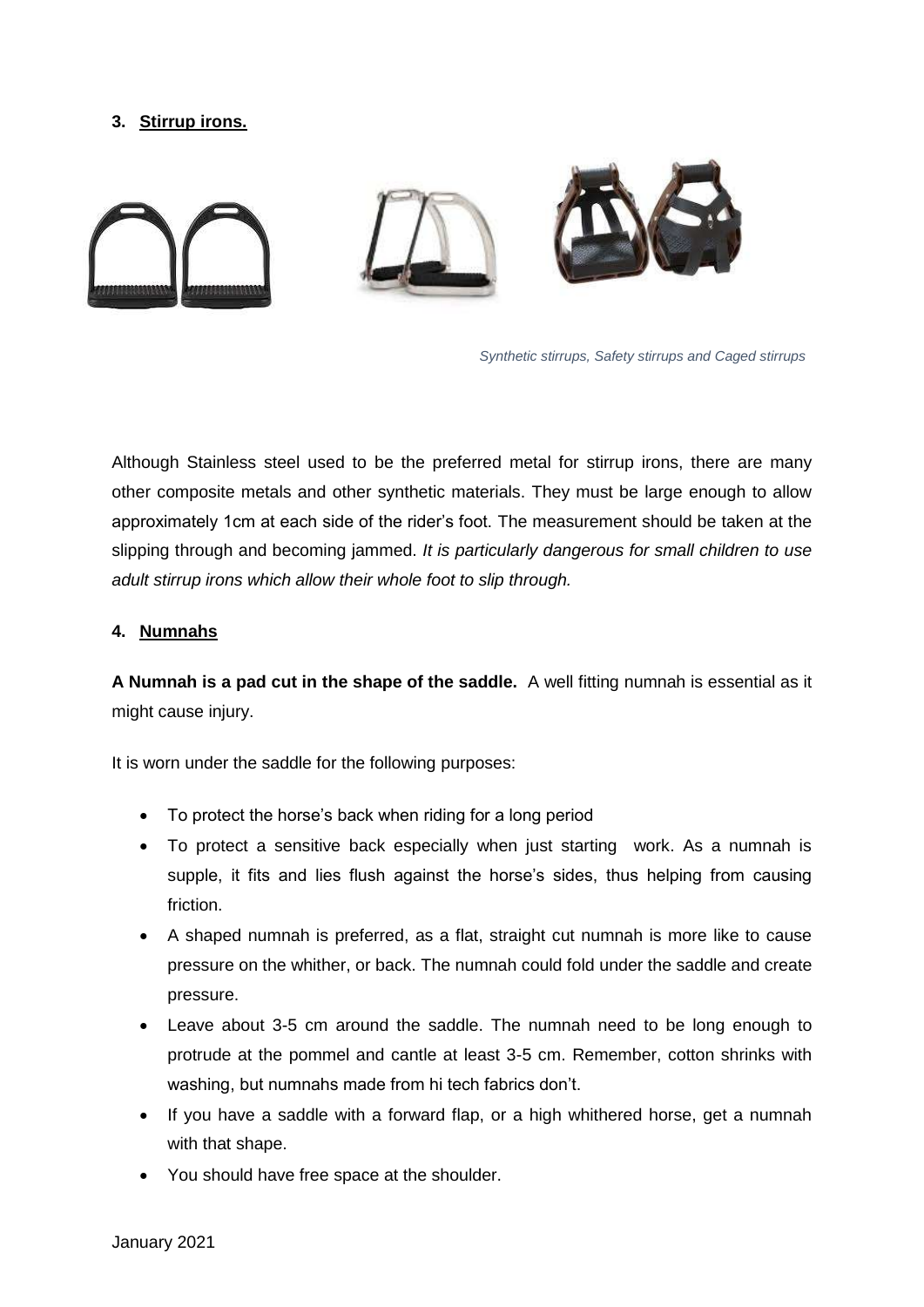- When it is too short, it would cause the saddle to "ride" up and down, and cause injury.
- If the numnah or saddle pad is too long it could hamper the horse's neck to move freely.

## <span id="page-11-0"></span>**5. Girths and sleeves.**



#### *Different types of Girths*

#### <span id="page-11-1"></span>**5.1. Girths**

Girths are the sole means of securing a saddle on a horse's back. Girths are vitally important, both for your safety and for the comfort and efficiency off your horse. Girth sizes are measured from end to end, including the buckles. Materials most commonly used for girths are leather, webbing, nylon and other man-made materials.

- The stitching should be checked regularly
- Cleanliness is vital, to prevent chafing.

• Care should be taken to fit he girth correctly, for safety and efficiency. Not too loose, for safety, nor too tight, it will inhibit breathing and could cause injury to the horse.

• Care should be taken especially with elasticated girths, which, when too tight, could cause haematoma.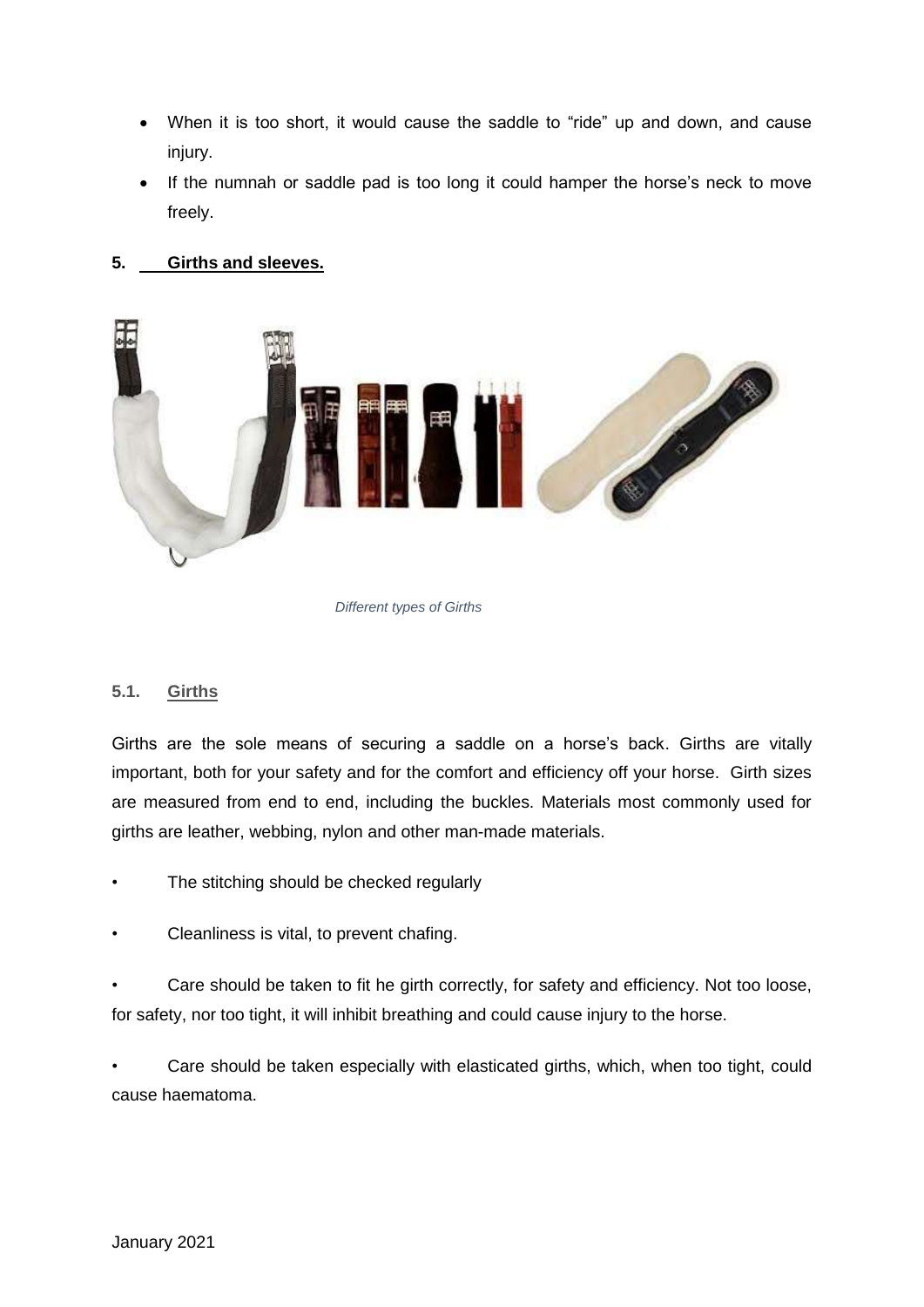### <span id="page-12-0"></span>**5.2. Girth sleeves**

Girth sleeves are used to help prevent rubbing and chafing from saddle girths. Ideal for sensitive horses, girth sleeves offer a soft and comfortable girth cover that helps to prevent rubs, sores and pinching on sensitive areas around the horse's underside and behind the elbows. They offer the horse better comfort while working which can assist with improving the horse's ridden performance.

Lambskin, sheepskin, faux fleece and neoprene girth sleeves will all offer an exceptionally comfortable addition to girths.

#### <span id="page-12-1"></span>**6. Additional Fittings**

#### <span id="page-12-2"></span>**6.1. Surcingle's**



*Surcingles*

Surcingle's are used to act as safeguard to secure the saddle should the girth or saddle's points break. It is fitted around the horse, lying across the top of the saddle. It is fastened to itself like a belt, with the buckle lying directly over the centre of the girth. The surcingle should pass through the loop of the martingale or breastplate, to prevent it from slipping off the girth.

You cannot tighten the surcingle while you are mounted, so you will need a helper to check, and tighten your girth and surcingle. Surcingle's are commonly used in disciplines like cross country, show jumping, and is mandatory in polo and polocrosse.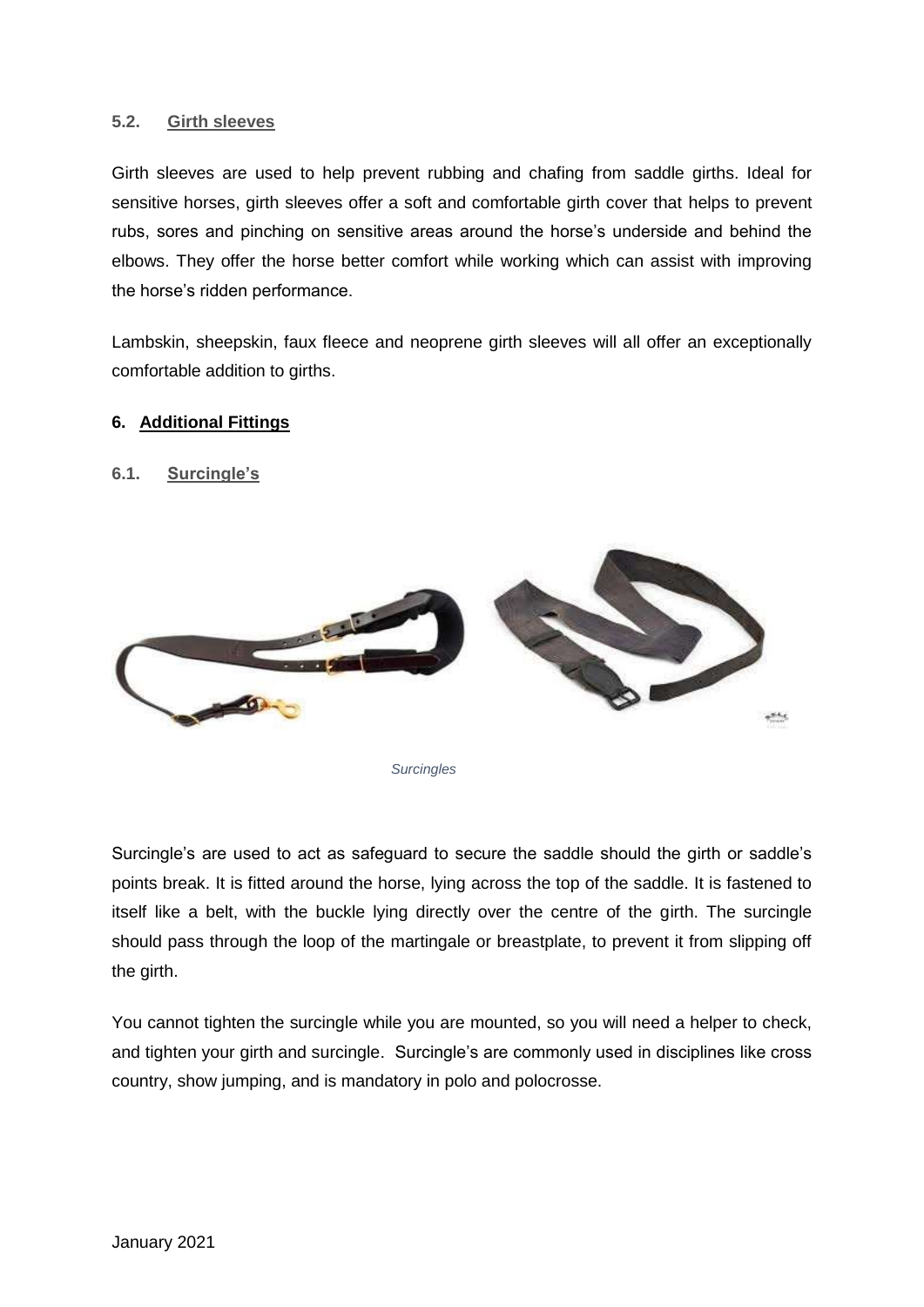### <span id="page-13-0"></span>**6.2. Cruppers**

Cruppers are used to stop a saddle from slipping forward, which should not happen with a well-fitting saddle. It consists of an adjustable leather strap, with a loop on one end, which fits under the tail. The other end of the strap passes through a metal "D" which has been attached to the back of the cantle of the saddle.



*Crupper*

## <span id="page-13-1"></span>**7. Boots**

There are numerous types of boot designed to prevent a horse injuring himself, or being injured. Injuries such as over-reaching, brushing and cuts. The rider need to ensure the boots are fitted correctly, neither too tight or too loose, in both instances can cause injury.

#### <span id="page-13-2"></span>**Brushing boots or splint boots**



*Brushing boots correctly fitted*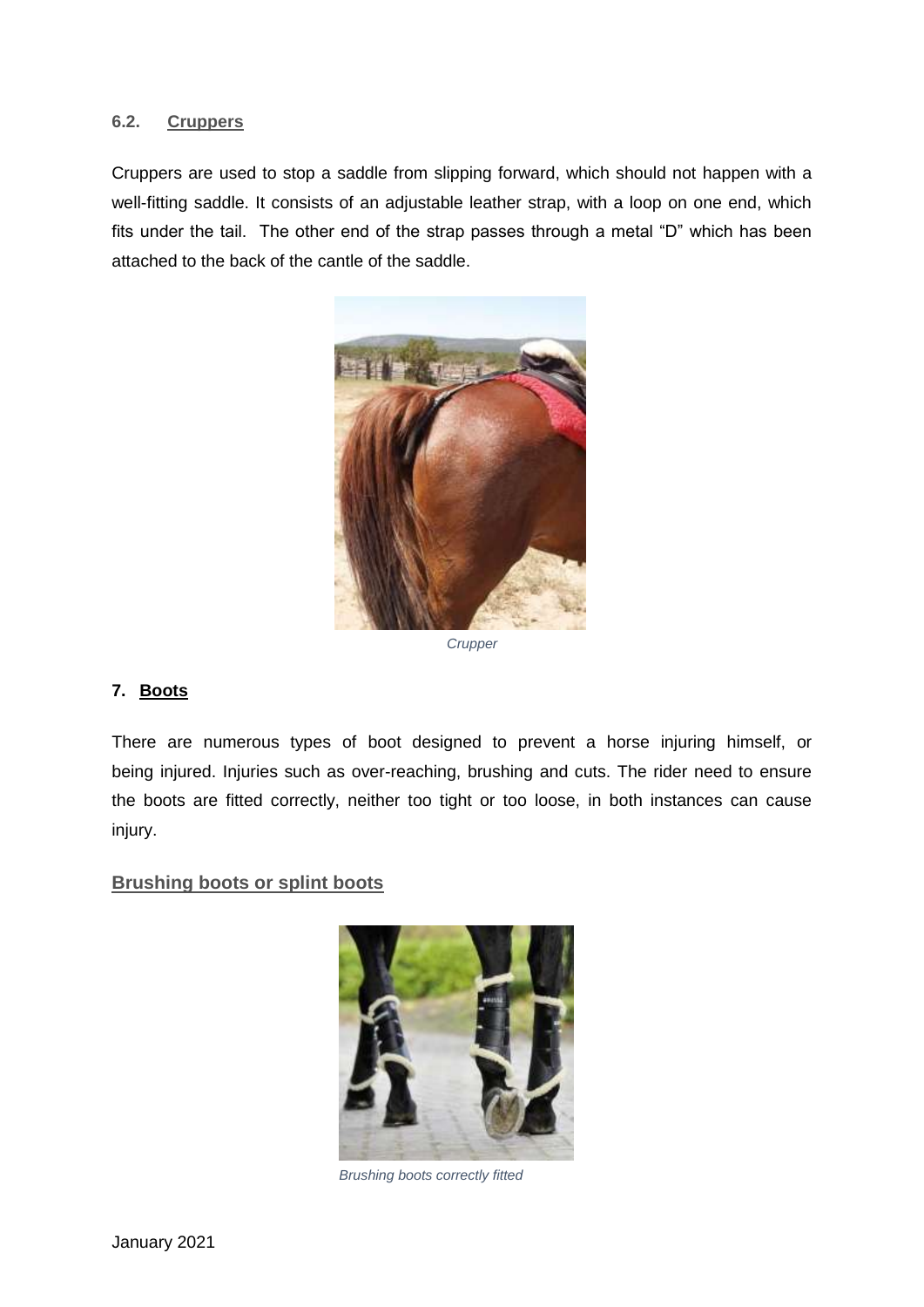These are used to protect a horses legs during exercise, protecting the lower leg from injury that may occur if one leg or hoof strikes the opposite leg. They are commonly seen on horses in fast work, such as jumping, when in training, such as when lunging, or in competitions such as reining or eventing. Brushing injuries are more common on the forelegs, when one hoof catches the other leg, or when the fetlock or cannon bones hit each other. This can cause a serious injury on a horse's legs, especially if the horse is wearing shoes. Poor equine conformation can often lead to brushing, although even properlyconformed horses can also accidentally injure themselves. Brushing boots may also be placed on horses in the field to protect them if they get overly excited. Other reasons for use may include placement on a young or unfit horse which may be excitable and step on itself, or on horses subject to intense work that may stumble more if they are tired.

Fitting and use the boot is usually placed onto the horse with the straps facing towards the rear on the outside of the leg, unless the attachment design mandates a different placement. To ensure there is even pressure around the leg when putting the boot on, they are fastened middle strap first, then the others. Boots that are too tight can cause discomfort and pressure injuries, but those that are too loose may become dislodged or come off entirely. Incorrectly fitting boots will be uncomfortable for the horse and can cause rubbing and soreness, as well as impeding the horse's movement. Brushing boots are not to be worn for long periods as they can become uncomfortable for the horse, especially if the boots get wet or dirty which may cause irritation and sores.



## <span id="page-14-0"></span>**7.1. Tendon boots**

*Examples of Tendon Boots*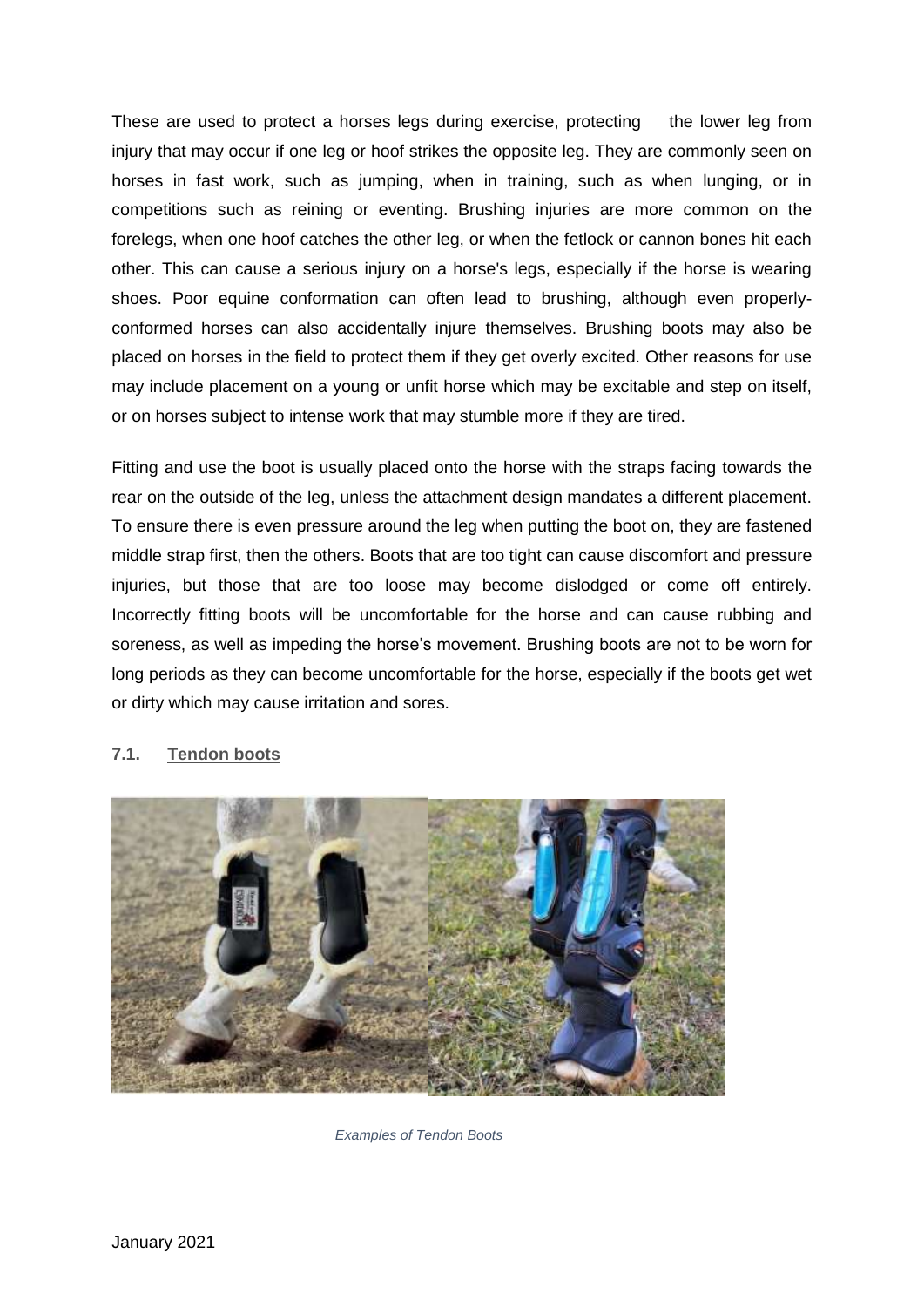Tendon boots are used on the front legs for protecting the tendon area of the horse's front leg from strikes from the hind hooves that can occur when the hind leg extends forward towards the front leg such as when cantering or on landing whilst jumping. They also offer protection to the inside of the legs from brushing injuries.

Open-fronted tendon boots are popular with show jumpers as they provide protection to the tendons whilst still allowing the horse to feel a pole if it brushes or knocks it whilst jumping so that is encouraged to be more careful next time. Tendon boots often have a hard moulded plastic outer shell but may also be made of leather or other material and should be placed high enough to protect the tendon and extend low enough to protect the fetlock joint.

## <span id="page-15-0"></span>**7.2. Overreach boots**



*Overreach Boots*

Bell shaped and made of rubber, these fit around the lower pastern, encompassing the hoof. Some are fitted with straps. If not, they are put on by turning them inside out and pulling them on over the hoof. They should be removed when finished riding, to prevent injury as it can run up the horse's leg and over the fetlock and tendon. They protect the heels and the coronet. Used to minimise injury to the heels from over reaching.

Tendon boots should have a soft lining to prevent any soreness occurring and it is important that the tendon boots fit the horse comfortably to avoid any rubbing. There are tendon boots available with fleece or sheepskin lining for extra comfort and these linings may be removable for easy cleaning. Tendon boots will inevitably get dirty and so it is important that they can be easily and regularly cleaned.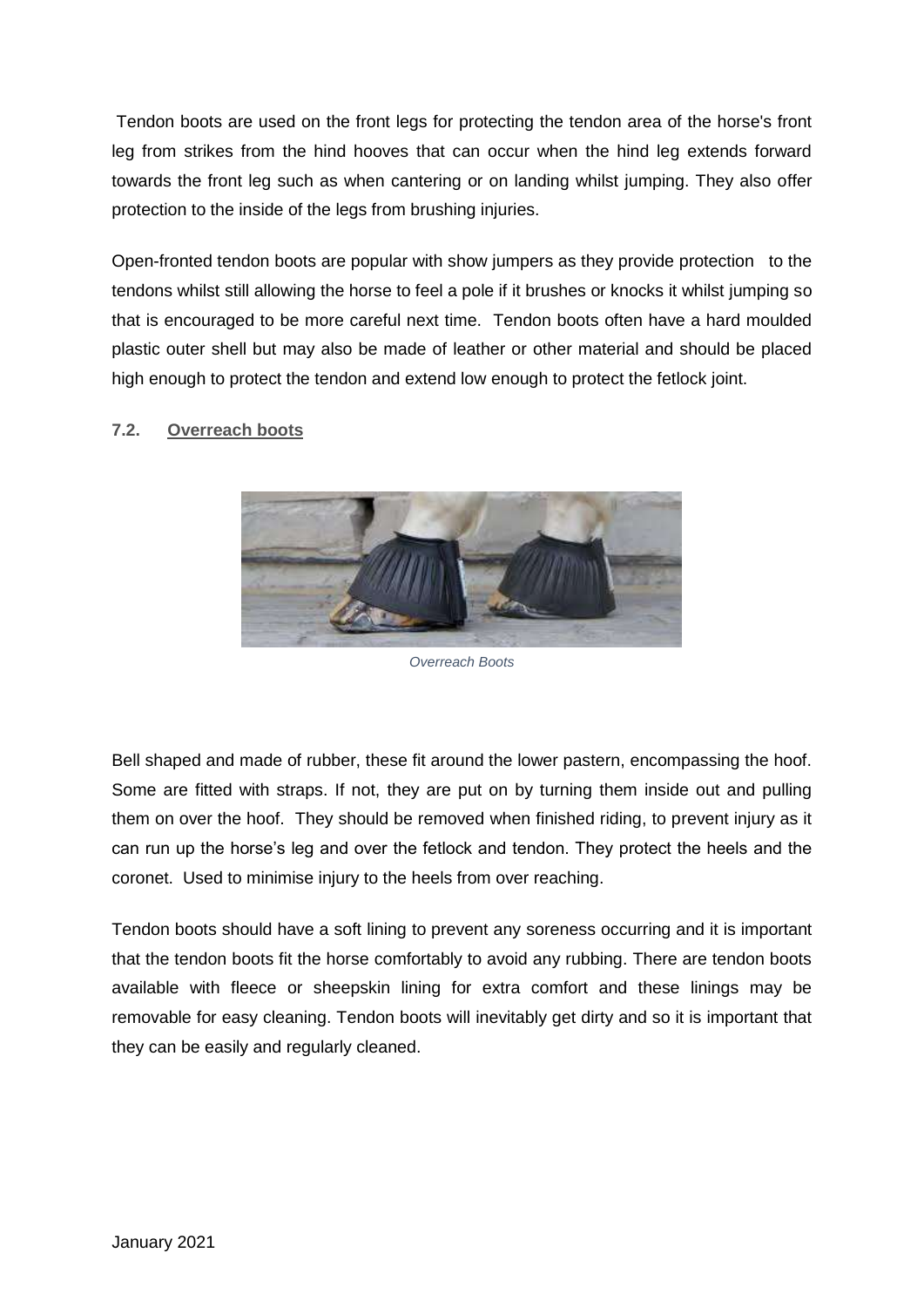## <span id="page-16-0"></span>**8. Fly Bonnets, Fly fringes and Fly masks**





*Fly Fringe and Bonnet and Fly Mask*

Though very seldom seen amongst ridden horses, occasionally there might be a horse which might need one of these due to a chronic condition. Care need to be taken with the fitment as part of the tack while under saddle. Over a long distance, a Fly fringe could become more of an irritant than an aid due to the constant movement of the tassels moving across the eyes, while a fly mask or bonnet could rub the horse's face.

#### <span id="page-16-1"></span>**9. Additional articles**

#### <span id="page-16-2"></span>**9.1. Saddlery and Tack safety check**

#### <span id="page-16-3"></span>**9.1.1. Checking the Saddle**

- Check the saddle for any weakness or wear including cracking.
- Check the tree of the saddle is in good shape by squeezing the sides of the saddle together - there should be no movement. If there is this indicates damage to the tree which could seriously damage the horse's back.
- Check the girth straps under the saddle flap to ensure that all straps and stitching is secure.
- Check the bars which hold the stirrup leathers to make sure they are secure.
- Check the stirrup leathers for wear and cracking.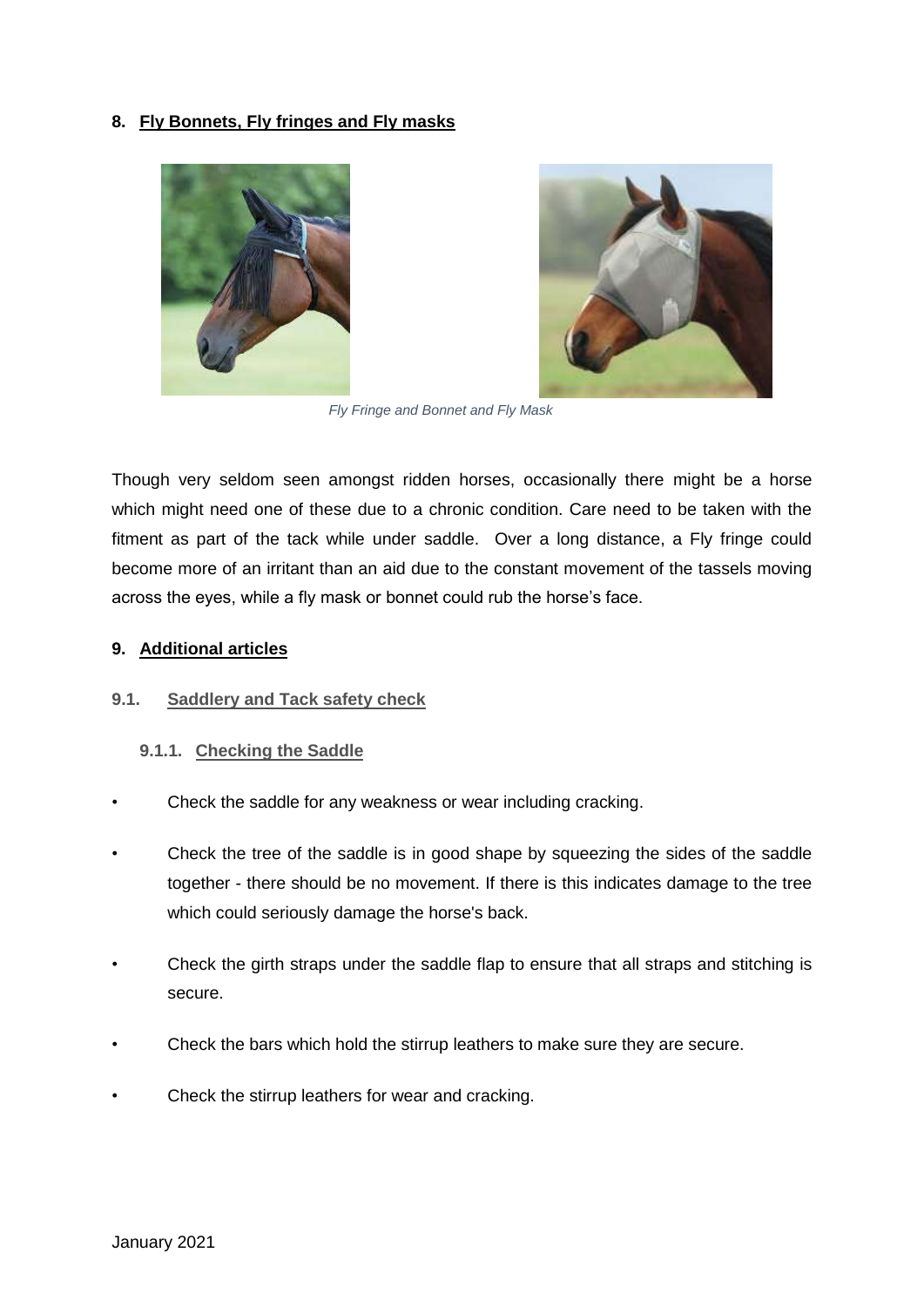## <span id="page-17-0"></span>**9.1.2. Checking the Girth**

- Check that all stitching around the girth buckles is secure and that the buckles themselves are not damaged or bent.
- Check the girth for signs of wear and tear.

#### <span id="page-17-1"></span>**9.2. Endurance Riders' Secrets Insert :**

*DRASA can supply you with South African equivalent brand names of gear – This is an article from the American Endurance Riders Forum but most of the tips from here apply to Competitive Trail Riding here as well as overseas*

Learn endurance riders' secrets to stay comfortable while spending hours in the saddle.

## (Written by JENNIFER NICE)

Recreational trail riders tend to view endurance riders as a bit of a motley crew. They seem to ride too far, too fast. They wear funny-looking clothing and seem to prefer brightly colored tack that looks as though it was made for a drill team.

In truth, endurance riders were all recreational trail riders first—and many still are. Over time, they've merely adapted. Think survival of the fittest. They've learned valuable lessons along the way—some painful, others expensive, and all as a result of mistakes they don't want to make again.

Endurance riders have mastered the secrets to staying comfortable while spending many hours in the saddle. This applies to their horses, as well. They know that their horse's comfort is just as important as their own, if not more so.

So, if you want to know what type of riding pants won't chafe, what footgear won't leave you crippled, what tack stays looking new for years, what girth won't rub, what water bottles won't bounce, and more, just ask an endurance rider.

Here, I'll share 17 riding-apparel, trail-tack, and on-trail secrets directly from those who've logged countless miles on the endurance circuit. Riding-Apparel Secrets

This insider advice will help you stay comfortable and safe; it'll also help you look like a serious trail rider rather than a wannabe.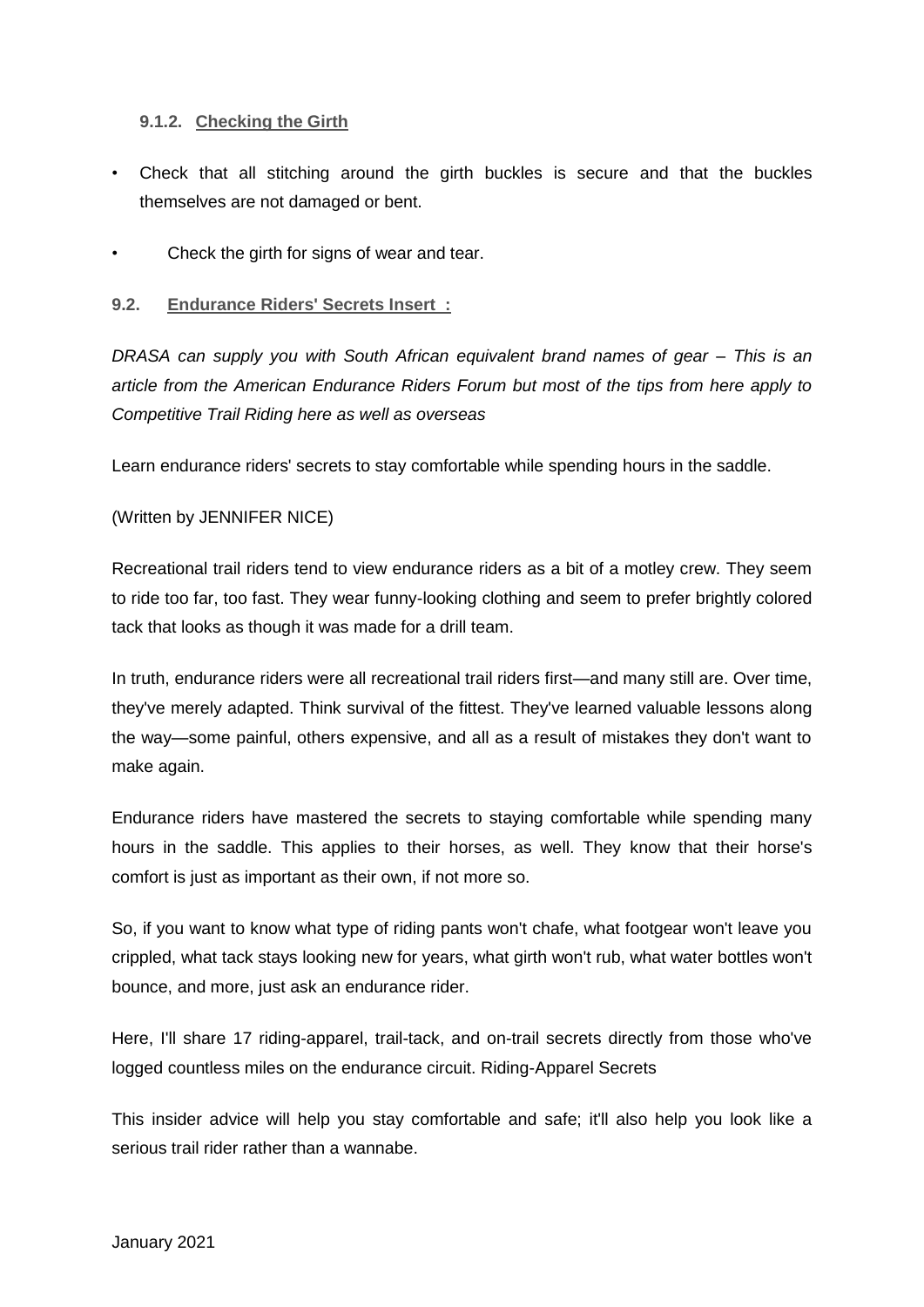**Apparel secret #1**: Ditch street jeans. For every trail rider who's ever gawked at an endurance rider in a pair of brightly coloured tights, there's an endurance rider cringing and muttering, "I can't believe that person is riding in blue jeans."

Leave your street and fashion jeans at home. Although riding jeans, made with stretchy materials and flat inside seams, can be comfortable, consider adding riding tights to your trail-apparel wardrobe. If you'd sooner give up riding than be caught in a pair of neoncoloured tights, then consider a more conservative colour, such as tan, navy, or black.

Most tights designed for long-distance riding are made of a cotton/spandex blend specifically designed for saddle comfort. The fabric keeps you warm in inclement weather, cool on hot days, wicks moisture, and, most important, doesn't chafe or rub.

Riding tights made by Carousel Action Wear, Inc., for example, are durable, breathable, and fast-drying, because they're made from a Dryflex cotton/poly/Lycra Tactel fabric. Other popular brands with endurance riders are Irideon, Kerrits PowerStretch, and Saddle Bums. (Guys, if you just can't bring yourself to don tights, then consider wearing them under your jeans.)

**Apparel secret #2**: Layer. To keep warm and dry, layer. If your outerwear becomes too hot or heavy, tie it around your waist or to the back of your saddle. Don't bother with a hooded jacket; you'll never use the hood, and it'll just fill up with water if it rains. Do, however, wear a raincoat long enough to cover your bum.

As a base layer on top, endurance riders usually compete in slogan T-shirts from previous rides. Cotton is cool, comfortable, and easy to wash. If you tend to burn easily or will be riding through brush, layer a long-sleeve cotton shirt over your T-shirt.

**Apparel secret #3**: Buy comfortable footwear. Comfortable footwear is also important. Find a riding boot or shoe that's wide across the ball of the foot, offers your toes ample room, has a cushioned, yet sturdy, sole, and has a heel just high enough to catch your stirrup.

Many riding shoes come in Western styles, so you won't feel as though you're riding in athletic shoes (although they're the most comfortable). Both Ariat's Endurance Collection and Mountain Horse's line of paddock boots offer a variety of styles for both men and women for summer, winter, and wet-weather riding.

**Apparel secret #4**: Invest in half-chaps. Another important article to the endurance rider is half-chaps. Before you frown on these, answer these questions: Do you have more hair on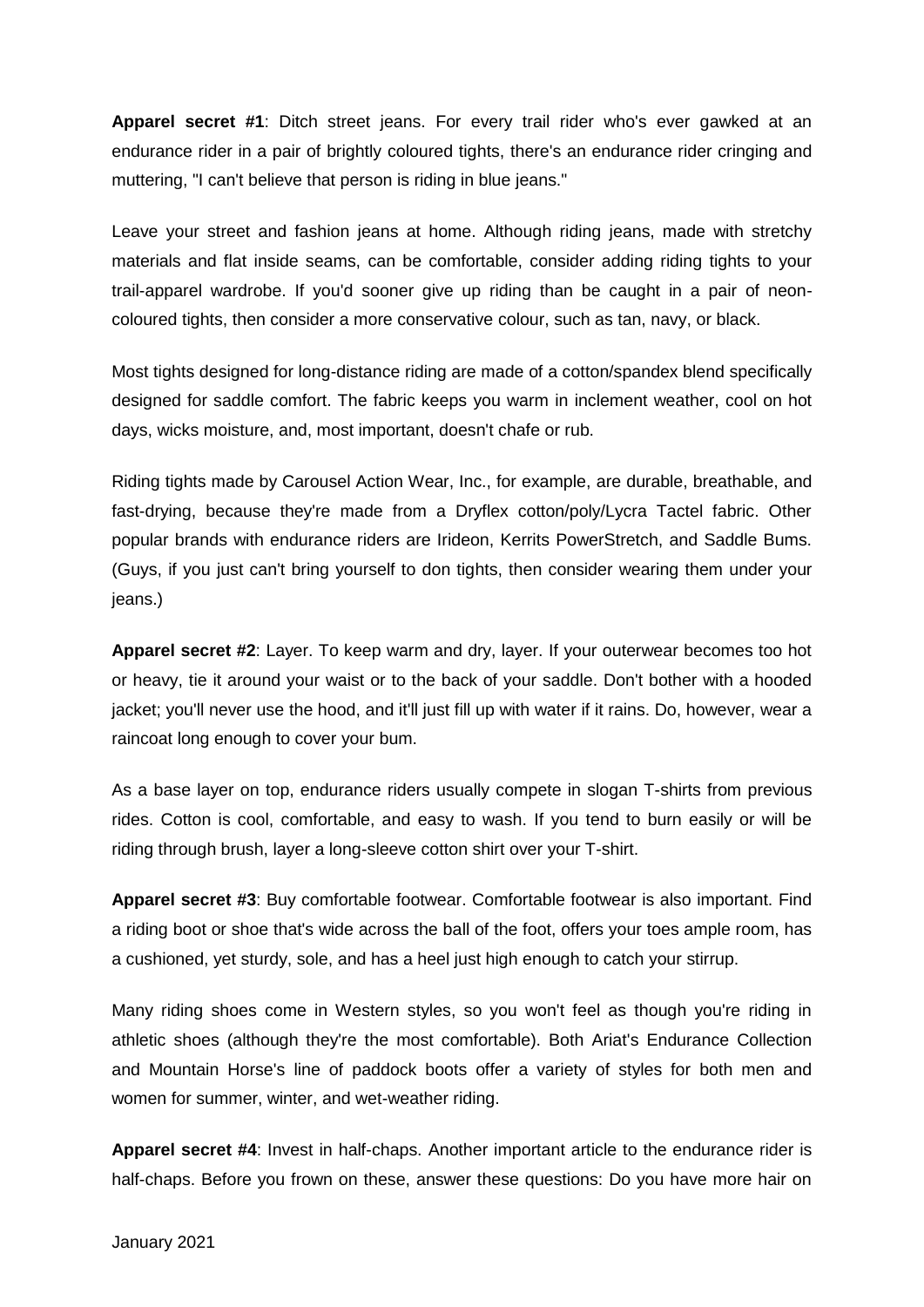your head than you do on your inner calves? Have your calves ever been rubbed so raw from chafing against your horse's sweaty sides (making your calves also uncomfortably wet) that you scream in pain when showering after a long, painful day in the saddle?

If your answer to either of these questions is yes, seriously consider buying a pair of halfchaps. They'll keep your calves from being rubbed raw and will keep the bottoms of your riding pants dry and down on your ankles.

**Apparel secret #5:** Wear a riding helmet. The single most important piece of equipment you can wear is an ASTM-approved, SEI-certified riding helmet. Don't shun a helmet because you're "just meandering down the trail"; you can suffer a serious head injury falling off even if your horse is standing still. Think of a helmet the same way you do the seatbelt in your car. You hope you never need it to save your life, but if you do, you'll be grateful you wore it.

In the old days, helmets were hot and heavy. But today's helmets are comfortable, cool, and even stylish. For helmet makers, see the resource guide; it's best to try on several makes and models before you buy.

## <span id="page-19-0"></span>**9.2.1. Trail-Tack Secrets**

Now that you're set, consider your tack. Endurance riders have learned a lot from their miles in the saddle; here's what they recommend.

**Tack secret #1**: Check saddle fit. Your saddle is the single most important piece of tack you'll use. You'll spend hours sitting in your saddle, and your horse will spend hours wearing it. Thus, it's imperative that your saddle properly fits you both. An ill-fitting saddle can cause significant bone and joint problems. Your horse can suffer behavioral problems and, worse, muscle, tissue, and nerve damage.

Finding a saddle that fits perfectly shouldn't be a problem, provided you do your research. Consider a saddle custom-made for your horse. Many endurance riders choose saddles that are semi-custom; that is, they select the tree size that best fits their horse and the seat size that best fits them.

Custom saddles endurance riders prefer include those made by Kanavy Endurance Saddles, the ReactorPanel Saddle Company, Sharon Saare Saddles, Specialized Saddles, SR Saddle Company, and Synergist Saddles,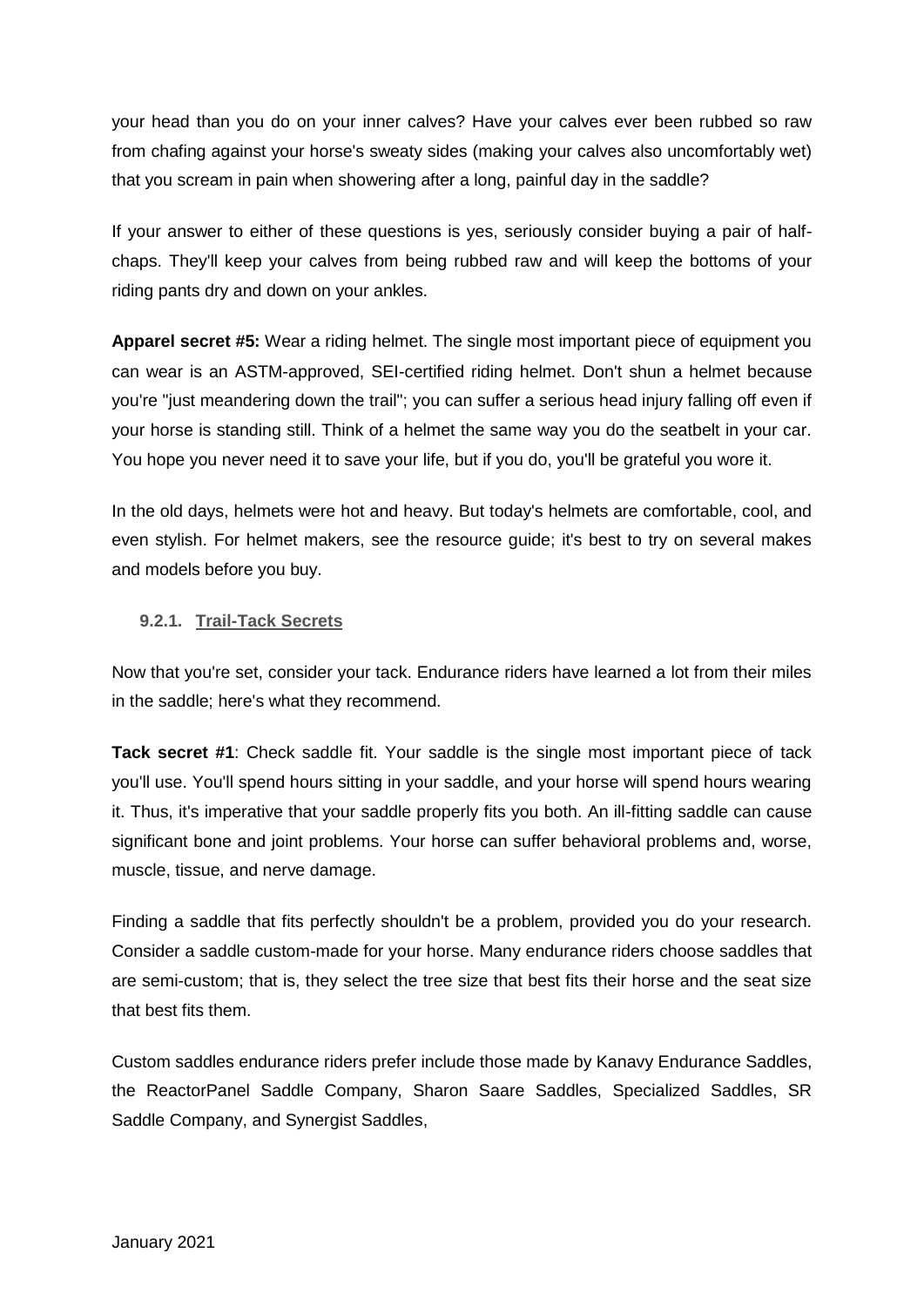There are also innovative saddles on the market that offer optimum fit and comfort at a reasonable price - and weight. Two popular brands are the Bob Marshall Treeless Saddles and the Freeform Saddles from Action Rider Tack.

**Tack secret #2**: Buy biothane. One reason endurance riders appoint their horses in brightly colored tack is because they can. Biothane, which is what most endurance tack is made from, comes is more colors than a rainbow.

If you select a custom-made biothane bridle or tack set, you can choose any combination of colors and accents that you'd like. If you want a bridle made of 10 or more different colors, no problem! And if you have a favorite color, why not dress your horse in it? (Biothane tack does come in brown and black if you'd prefer a more understated look.)

Why biothane? This man-made material lasts virtually a lifetime and is easy to clean; you simply hose it off or dunk it in water. Or, to make it look sparkling new again, throw it in the dishwasher, bit and all. Biothane also doesn't chafe your horse or become stiff.

Endurance riders especially like biothane halter-bridle combinations. "Combo halter-bridles allow you to unclip the bit, leaving you with a halter," notes endurance rider Terre O'Brennan. "Together with a single long rein, you can tie your horse, which is far superior to tying by the reins or bit (gasp!) or having to pack a halter."

Sportack is a leading retailer of custom biothane tack, but also check out the other tack makers listed in the resource guide.

**Tack secret #3:** Enhance comfort. Endurance rider Angie McGee shares humorous stories in her book, The Lighter Side of Endurance Riding. However, the horse's comfort is no laughing matter to McGee.

"The object is NOT to see how tight you can get your girth," McGee notes. "That was the rule when you were a child, but once you're a grownup, you can definitely overdo it. Get it good and snug, and check it often to make sure it's snug. But it does not need to be tight."

McGee also recommends checking your horse's back a couple of hours after a ride, or the day after, by pressing his back with your fingertips. "What you consider training problems may be saddle-fit problems," she says. "It's often the second day that the bruising effect kicks in and he acts up."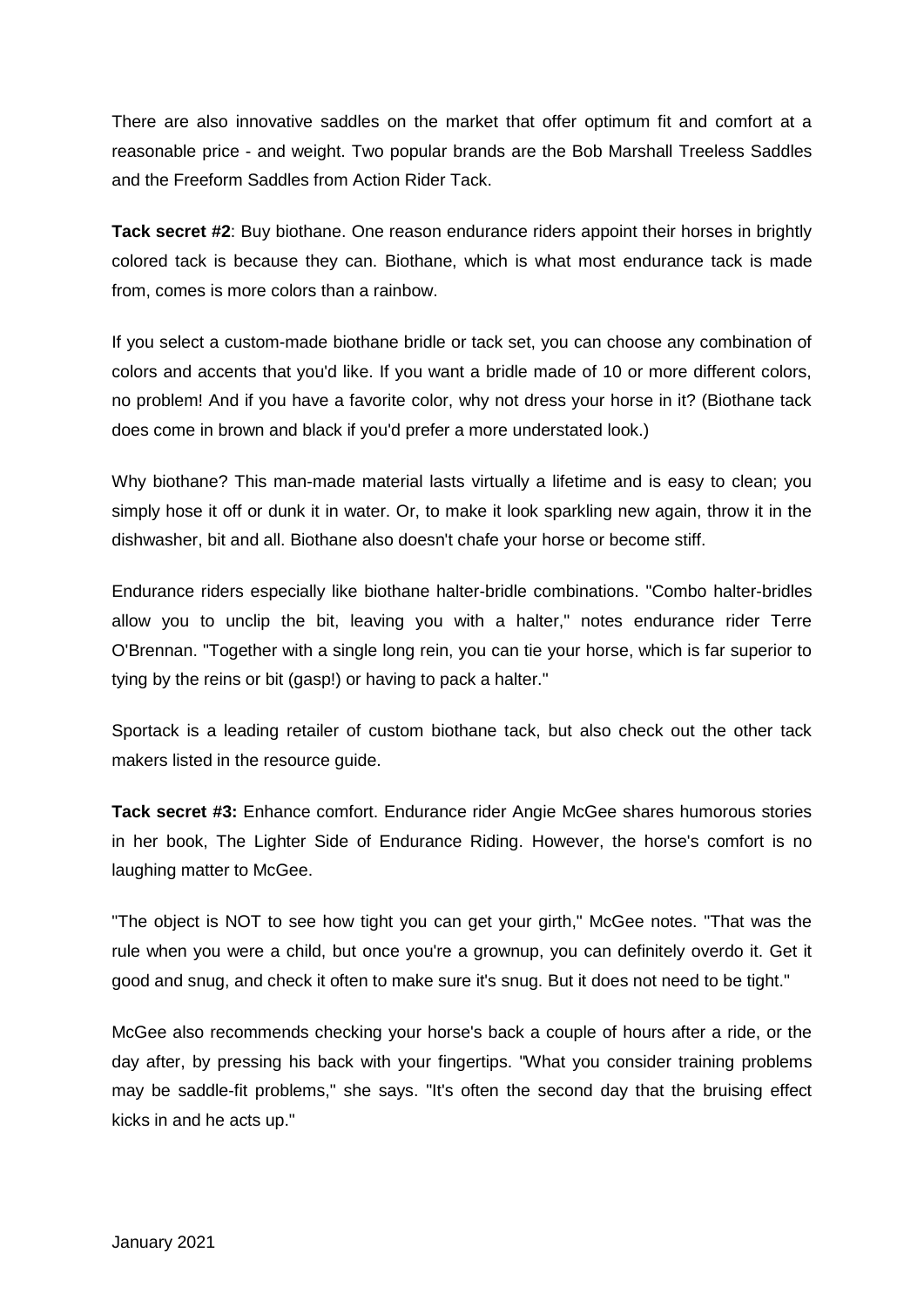So that you can walk again after your ride, don't set your stirrup length as though it'll never change again, says McGee. "If you have leg pain, go up or down a notch, and spread the effort out amongst other muscles. Get off and walk if you hurt!"

**Tack secret #4**: Add a breastcollar and crupper. A breastcollar is an absolute necessity to keep your saddle in place while going uphill. It'll also give you lots of great places to hang things, such as a sponge. "Using a sponge on a string to cool a horse off during the ride on a really hot day will sure freshen him up and make the ride more enjoyable," says McGee.

Endurance riders like breastcollars made from biothane or neoprene, which are lightweight, easy to clean, and come in an array of colors.

Also consider a crupper to keep your saddle in place when going downhill. "A crupper is a wonderful thing," says McGee. "If you buy a good-quality, soft one - I don't like the leather you quit having to wonder, Is my horse's neck getting shorter?"

**Tack secret #5**: Attach a seat cover. For those of you with tiny hineys, seat covers do wonders to make a hard saddle seat more comfortable for a bony behind. Most endurancetack retailers carry them in sheepskin (check out EasyCare's line of Shear Comfort covers), and Toklat makes a cushy gel seat for most any type of saddle. Aaahh!

**Tack secret #6**: Find a good saddle pad. While it's true that no saddle pad can make an illfitting saddle fit better, a proper saddle pad is important. For long hours in the saddle, a pad that wicks heat and moisture, distributes weight evenly, protects pressure points and is easy to keep clean is a must for endurance riders. Top on the list is the Skito Pad from Carousel, which can be custom-ordered to fit any saddle. Supracor pads also receive high marks from endurance riders.

**Tack secret #7**: Secure your saddlebags. Buy saddlebags designed to stay secure. "There's no reason for stuff to bounce when you trot," says McGee. "Get packs that will stay anchored instead of flogging your horse."

The brand of choice that most endurance riders prefer is Stowaway (available from Synergist Saddles), which has both pommel and cantle packs. These handy packs come in a variety of colors for English, Western, and trail saddles. They come small (just large enough to hold two water bottles and a small snack) to large (enough to pack an assortment of beverages and a three-course meal).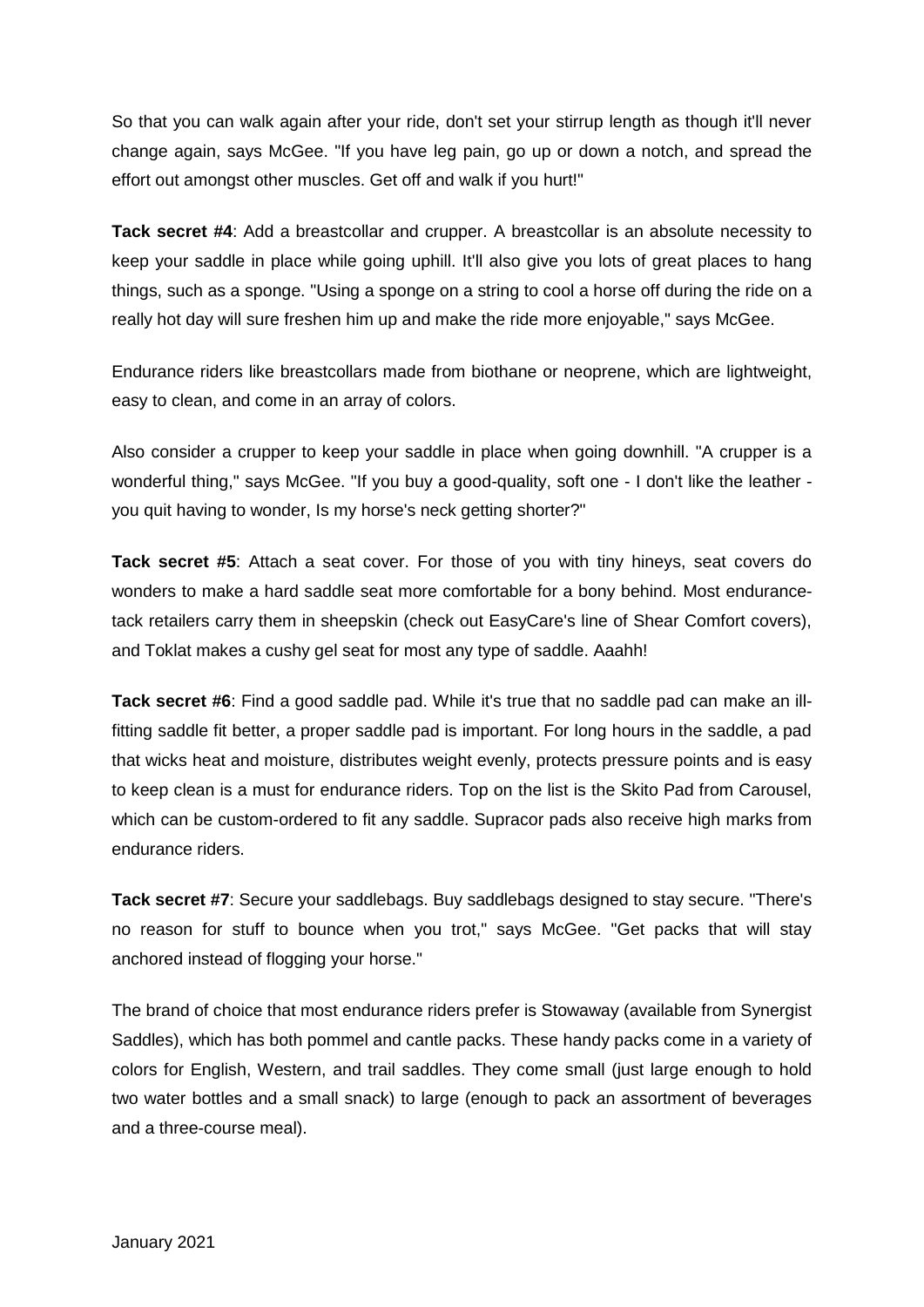### <span id="page-22-0"></span>**9.2.2. On-Trail Secrets**

You and your horse are well-outfitted. Now, consider these tips to on-trail safety and comfort for you both.

**On-trail secret #1**: Pack snacks and water. As for packing snacks for the trail, anything that will hold up to being stuffed into a saddlebag will suffice, such as granola bars, jerky, and hard candy. Never put a banana in your pack. If it doesn't get smashed beyond recognition, you'll forget you put it there, and find it weeks later.

Never hit the trail without water, even if you're just going for a short ride. Carry at least one bottle per every hour you plan to be on the trail. If you don't drink it, there's a good chance that someone else in your group will. For longer rides, especially in hot weather, supplement your water with electrolytes, or pack Gatorade.

**On-trail secret #2**: Carry a safety kit. Endurance rider Karla Perkins recommends always carrying an Easyboot, a hoof pick, a knife, Vetrap, and a small roll of duct tape. "I have been on rides when all of this stuff has been used, and not necessarily by me," she says.

An Easyboot - or other top-quality temporary hoof boot - is a necessity if your horse has the misfortune of losing a shoe. Duct tape comes in handy for just about anything you need to fix, and also works well to help keep on the Easyboot; just wrap it a few times round the hoof, avoiding the coronet band, before applying the boot. The teeth inside the boot will grip the tape.

"With Vetrap or duct tape you can spell words out on the ground," Perkins says. "I did that during the Pony Express endurance ride. The famous Dave Rabe and Holy Toledo got stuck in mud. None of us noticed. With the Vetrap, Laura Hayes and I spelled out 'NO' in bright colors, so those after us didn't make the same error."

Glow sticks are handy in case you get caught out after dark. Attach them to the front of your breastcollar, where they'll illuminate the ground without affecting your horse's (excellent) night vision.

**On-trail secret #3:** Keep your horse hydrated. The infamous endurance rider Crockett Dumas once said, "From the moment horses are born, they spend their entire lives trying to kill themselves." For this reason, it's important to look after them as best you can.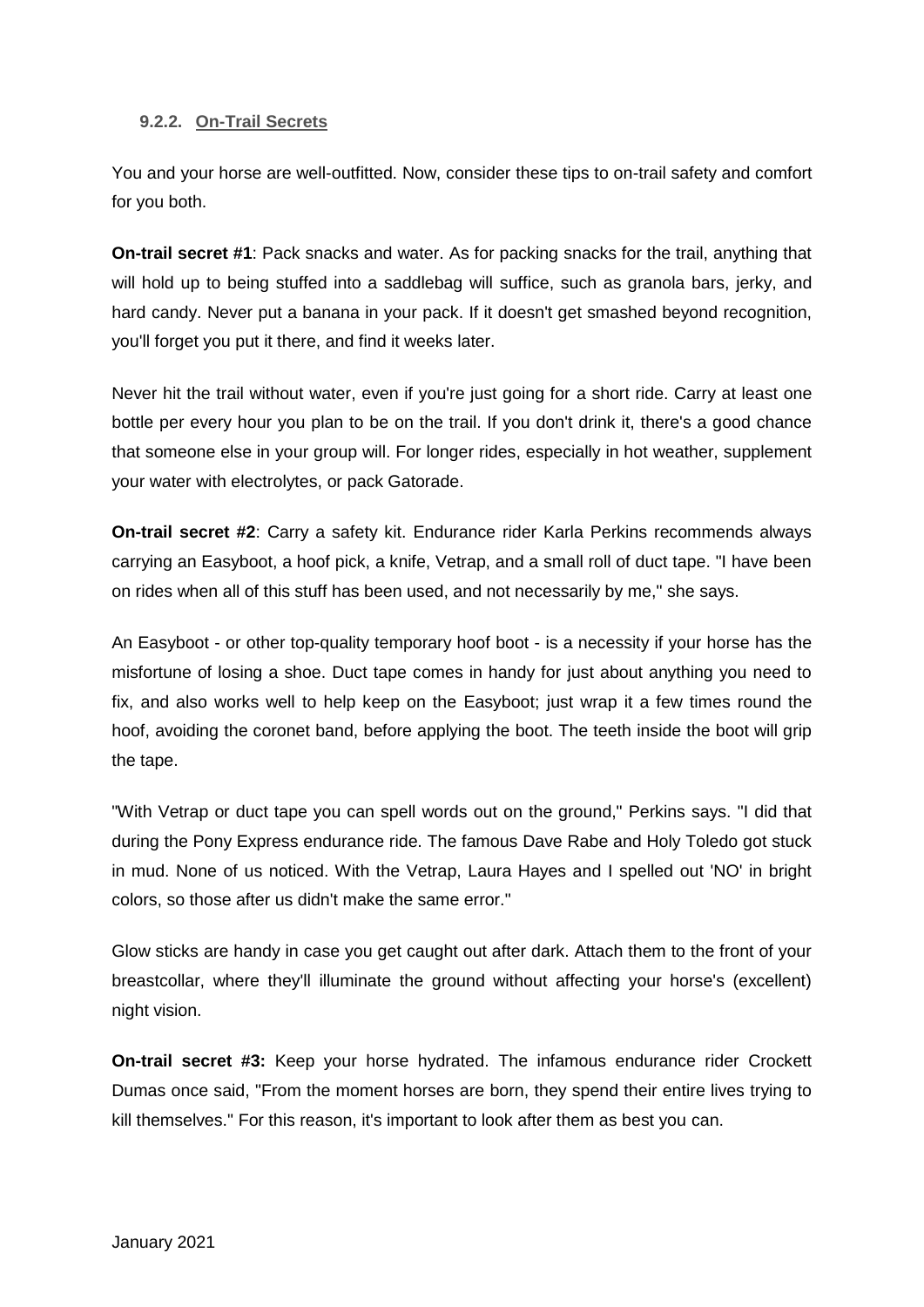"Let your horses drink!" declaresMcGee. "I'm amazed how many riders still think 'six swallows.' If you're going to continue on down the trail, let them have their fill. If you've got a very hot horse, as in [one that] has been racing, that's when you offer six swallows, walk a while, then six more, but not out trail riding. And let them eat! Grass has lots of electrolytes in it. On a long ride, give them a chance to replenish."

Endurance rider Steve Shaw also believes hydration is key. "If your horse won't drink, and you know the next water is far away, then wet your horse down using your hands, your sponge (on a string) or water bottles to cool him," he says. "Water not lost is as good as water taken in."

**On-trail secret #4:** Keep cool. Endurance riders have devised some interesting ways to stay cool during long hot rides. The most important is to carry plenty of water, as mentioned. Freeze your water bottles before your ride. As they thaw, you'll always have a supply of icecold water. (Don't freeze all of them, though, in case they don't thaw fast enough.)

Tie a water-soaked bandanna around your neck to both keep the back of your neck cool and to protect it from the sun. If you really want to stay cool, try CoolMedic's cooling vests, helmet liners, and neck bands. The unique fabric actually keeps you cool and can be worn under or over your riding clothing.

**On-trail secret #5:** Stay warm. There's nothing worse than being freezing cold as you go down the trail. Your fingers are numb; your toes feel like someone smashed them with a hammer. You're miserable.

The key to staying warm is twofold: (1) Dress to protect yourself from the elements with layers, as mentioned earlier; and (2) enhance your circulation. The reason your extremities get so cold is because they're the farthest from your heart, and the cold weather has compromised your circulation. Gripping the reins and sitting in the saddle only makes it worse.

To keep your circulation moving in your hands and feet, wear warm gloves and comfortable socks that wick moisture. Also wear properly fitting footwear that offers ample room. Finally, just get off and walk.

#### <span id="page-23-0"></span>**9.3. How Natrc qualify horsemanship judges**

To become a horsemanship judge, a rider has to have won Nationally in the highest division (we have three divisions), have experience with different breeds, must have volunteered in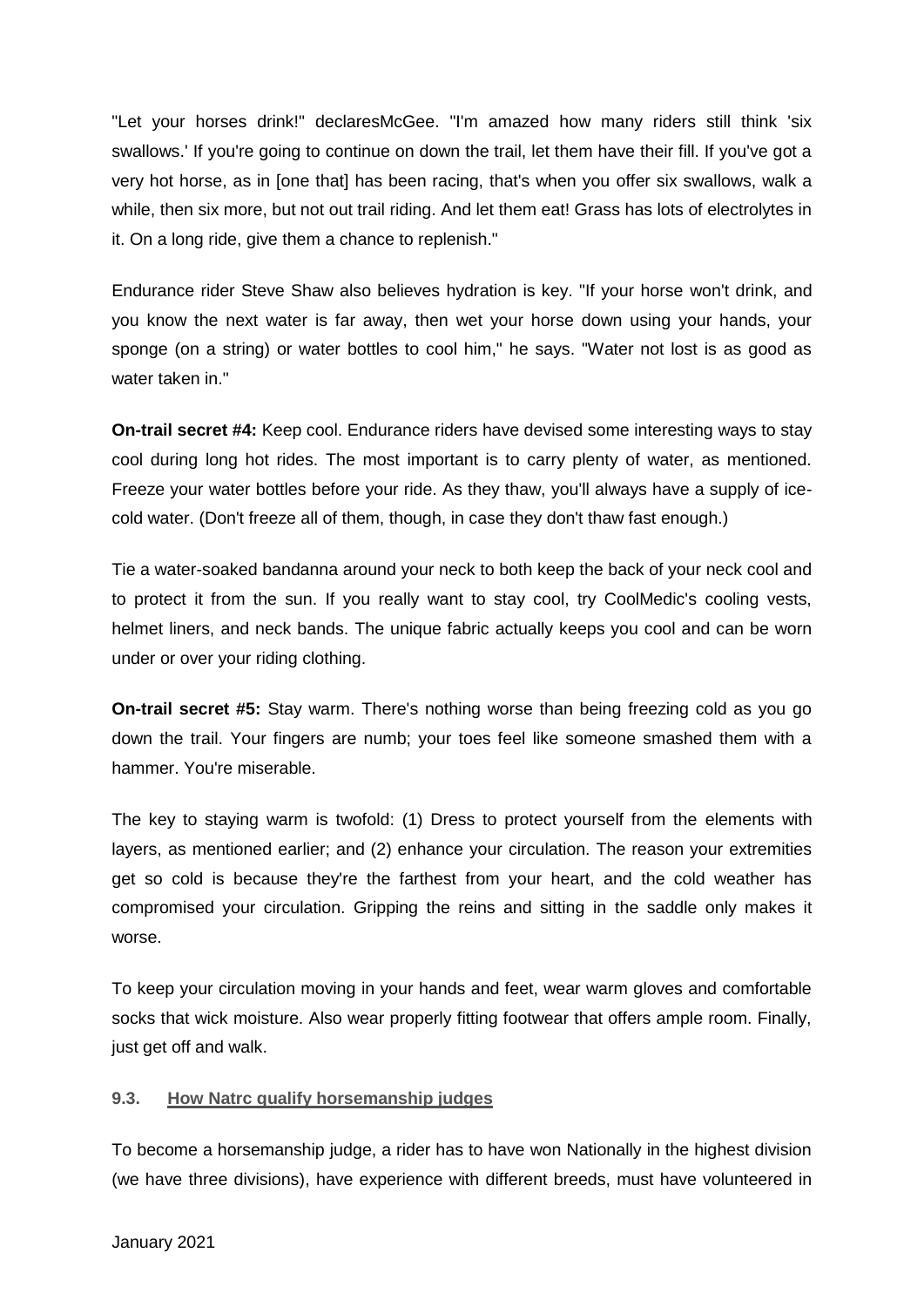all positions (Judge's secretary, Manager, Ride Secretary, Safety Rider, Pulse and Respiration stations, etc.) and pass a written exam. Once that is complete, an apprenticeship is started and the new judge must show competency with the ever changing weather and sometimes less than perfect observations sites. During the apprentice process, the managers of the ride and the other judges have a voice in how the new judge is doing. After 6 apprentice rides, then the judge has 3 provisional rides (judged without oversight at the ride). All of this is considered on a national board and the judge is either approved or sent back for additional training.

## <span id="page-24-0"></span>**9.4. NATRC CHEAT SHEET**

*NATRC is the longest standing Competitive Trail Riding Association in the world and we at DRASA have based most of our rules and regulations on their system. They do not have vet checks between loops but rather Pulse and Respiration checks. Read the P&R tips as something to be done at Vet checks*

| <b>Vet Grooming</b>        | <b>Tack</b>                      | <b>P&amp;R Check point</b>          |
|----------------------------|----------------------------------|-------------------------------------|
| No parasites (ie bot eggs) | Proper saddle fit                | Maintain contact/control of horse   |
| Clean nostrils             | Proper bit fit                   | Sponge to cool horse                |
| No sweat marks             | Proper curb chain fit            | Encourage horse to relax            |
| Pick out hooves            | Proper halter bridle fit         | Remain quiet with low energy        |
|                            | Saddle pad clean and in position | Loosen girth slightly               |
|                            | Proper fit, Breast plate/collar  | Ask neighbour before leaving<br>P&R |
|                            |                                  | Lead away from group to<br>remount  |
|                            |                                  |                                     |
| <b>Stabling/Trailer</b>    | <b>Mounting</b>                  | Trail safety & courtesy             |

Tips for a happy horse and rider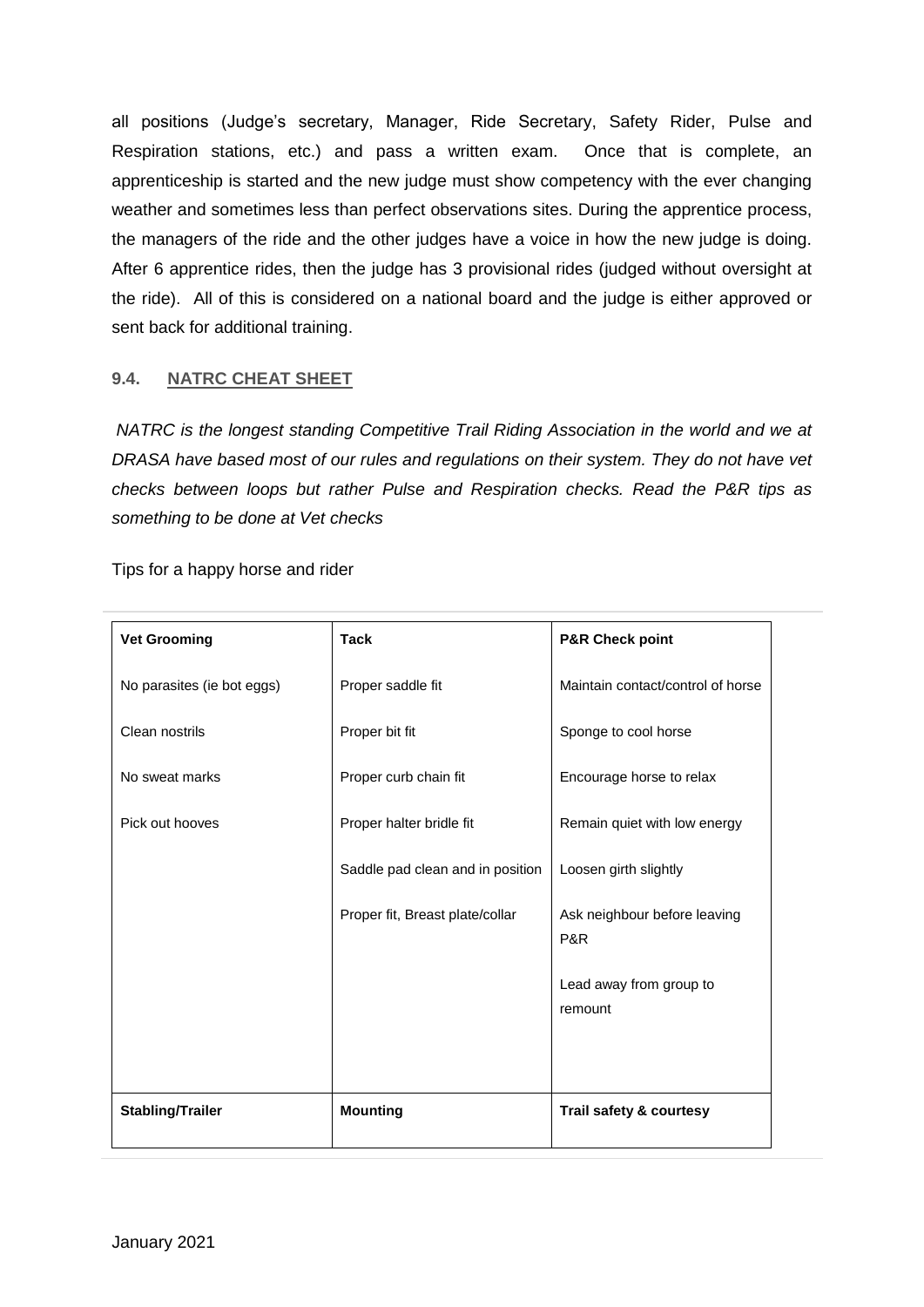| Blanket straps fit properly          | Have tack ready before mount                 | Don't follow too closely               |
|--------------------------------------|----------------------------------------------|----------------------------------------|
| Locked gate/rope knot                | Settle/square horse before<br>mount          | Rider must be visible                  |
| Quick release knot                   |                                              | Ask permission to pass, always         |
| Double tie stallions                 | Even reins                                   | at walk                                |
| High hay net                         | Use terrain/mounting block<br>where possible | Don't crown other riders (?)           |
| Secure bucket                        | Land light in saddle                         | Wait for other at obstacle or<br>creek |
| Evidence of food                     | Don't drag leg over saddle                   | After passing, move on                 |
| Access to water                      | Settle before moving off                     | Don't run up on other riders           |
| Rope snap hangs 6" off the<br>ground |                                              | Offer help to dismounted rider         |
|                                      |                                              | Follow golden rule (?)                 |
| Keep equipment away from<br>horse    |                                              |                                        |
| Cover sharp edges                    |                                              |                                        |
| In-hand presentation                 | <b>Uphill/Downhill</b>                       | <b>Trail equitation</b>                |
| Avoid holding halter or snap         | Maintain rein contact                        | Light in the saddle                    |
| Don't loop lead around hand          | Hold on to main not saddle                   | Soft rein contact                      |
| Keep rope off the ground             | Ride balanced and centered                   | Ride balanced and centered             |
| Stand on same side as vet            | Keep legs under you                          | Proper stirrup length                  |
| Keep two hands on rope               | Avoid swaying side to side                   | Light, quiet, low hands                |
| Maintain control of horse            |                                              | Subtle leg aids                        |
| Don't stand in front of the horse    |                                              |                                        |
| In-hand trot and circles             |                                              |                                        |
| Keep horse at shoulder               |                                              |                                        |